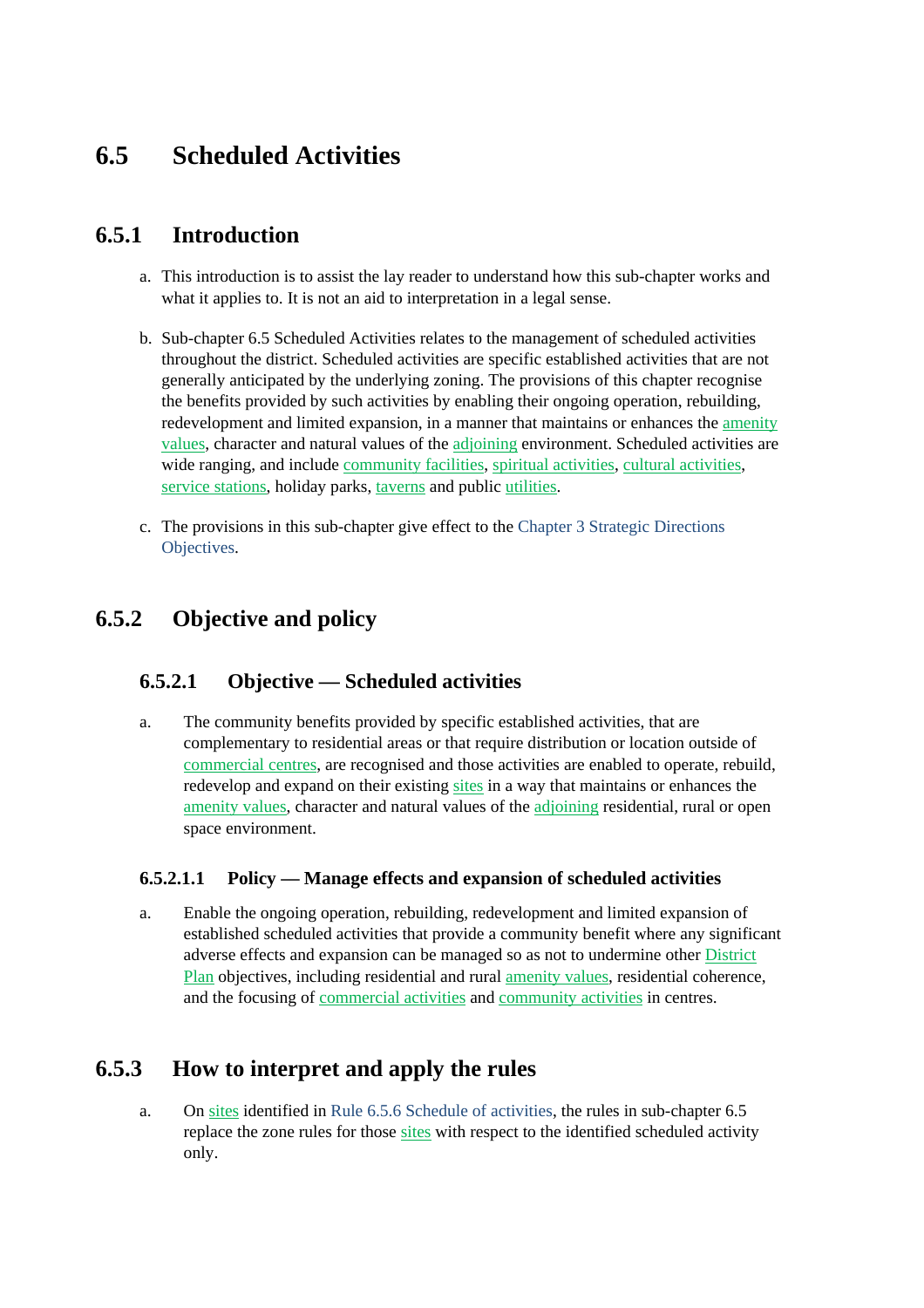- b. Any activity, other than the scheduled activity identified in Rule 6.5.6, shall be subject to the provisions of the zone listed in Rule 6.5.6 and shown on the Planning Maps.
- c. The rules that apply to the scheduled activities in Rule 6.5.6 are contained in:
	- i. the activity status tables (including activity specific standards) in Rule 6.5.4.1; and
	- ii. the built form standards in Rule 6.5.4.2.
- d. The activity status tables, rules and standards in the following chapters also apply to scheduled activities:
	- 4 Hazardous Substances and Contaminated Land
	- 5 Natural Hazards
	- 6 The other sub-chapters of General Rules and Procedures
	- 7 Transport
	- 8 Subdivision, Development and Earthworks
	- 9 Natural and Cultural Heritage
	- 11 Utilities and Energy

## **6.5.4 Rules**

#### **6.5.4.1 Activity status tables**

#### **6.5.4.1.1 Permitted activities**

a. On the sites identified in Rule 6.5.6 Schedule of activities, the scheduled activities listed for each site in Rule 6.5.6 are permitted activities if they meet the relevant activity specific standards set out in the following table and the built form standards in Rule 6.5.4.2.

Activities may also be controlled, restricted discretionary, discretionary, non-complying or prohibited as specified in Rules 6.5.4.2, 6.5.4.3, 6.5.4.4, 6.5.4.5 and 6.5.4.6.

| <b>Activity</b> |                                                    | <b>Activity specific standards</b> |
|-----------------|----------------------------------------------------|------------------------------------|
| <b>P1</b>       | Scheduled public utilities                         | Nil                                |
| <b>P2</b>       | Scheduled service centres and<br>community centres | <b>Nil</b>                         |
| <b>P3</b>       | Scheduled community facilities                     | <b>Nil</b>                         |
| <b>P4</b>       | Scheduled spiritual activities                     | <b>Nil</b>                         |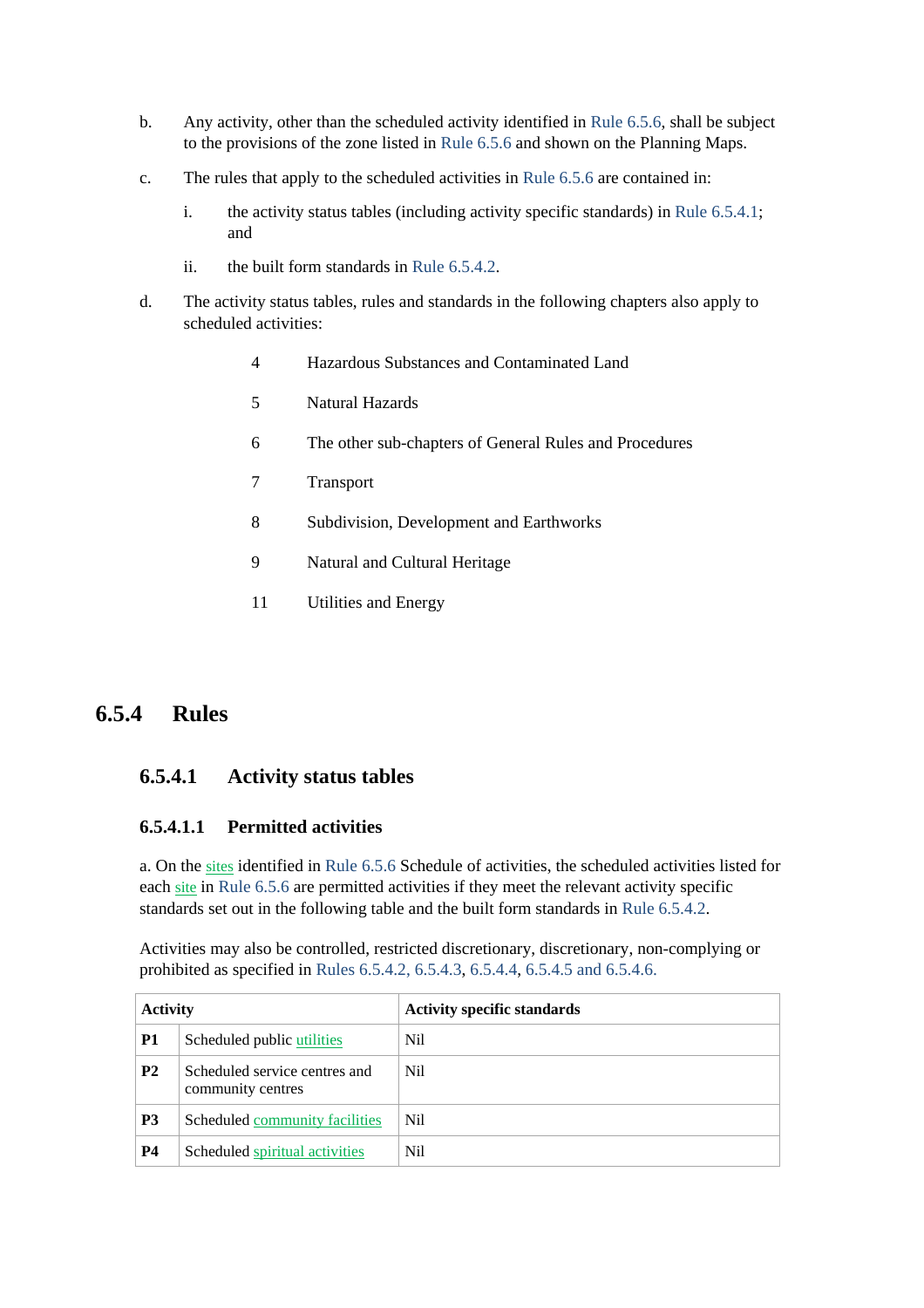| <b>Activity</b> |                               | <b>Activity specific standards</b>                                                                                                                                                                |  |
|-----------------|-------------------------------|---------------------------------------------------------------------------------------------------------------------------------------------------------------------------------------------------|--|
| <b>P5</b>       | Scheduled cultural activities | a. There shall be no more than one residential unit on any<br>site and it shall be for caretaker and site-management<br>purposes only.                                                            |  |
|                 |                               | For Ferrymead Heritage Park only:                                                                                                                                                                 |  |
|                 |                               | b. Car parking shall be provided in accordance with the<br>requirements for reserves in Table 7.5.1.1, unless Rule<br>7.4.3.10 (High trip generators) applies to any new<br>activity on the site. |  |
| <b>P6</b>       | Scheduled service stations    | Nil.                                                                                                                                                                                              |  |
| P7              | Scheduled holiday parks       | <b>Nil</b>                                                                                                                                                                                        |  |
| P8              | Scheduled taverns             | Nil                                                                                                                                                                                               |  |

#### **6.5.4.1.2 Controlled activities**

There are no controlled activities.

## **6.5.4.1.3 Restricted discretionary activities**

a. The activities listed below are restricted discretionary activities.

b. Discretion to grant or decline consent and impose conditions is restricted to the matters of discretion set out in Rule 6.5.5, as set out in the following table.

| <b>Activity</b> |                                                                                                                                                                    |    | The <b>Council's</b> discretion shall be<br>limited to the following matters:          |
|-----------------|--------------------------------------------------------------------------------------------------------------------------------------------------------------------|----|----------------------------------------------------------------------------------------|
| RD1             | Any activity listed in Rule 6.5.4.1.1 P1 - P8 that<br>does not meet built form standard 6.5.4.2.1<br>Building height.                                              |    | a. Distribution of commercial activities<br>and community activities – Rule<br>6.5.5.1 |
|                 |                                                                                                                                                                    |    | b. Bulk and scale – Rule $6.5.5.2$                                                     |
| RD2             | Any activity listed in Rule 6.5.4.1.1 P1 - P8 that<br>does not meet built form standard 6.5.4.2.2 Site<br>coverage.                                                |    | a. Distribution of commercial activities<br>and community activities – Rule<br>6.5.5.1 |
|                 |                                                                                                                                                                    |    | b. Bulk and scale – Rule $6.5.5.2$                                                     |
| RD3             | Any activity listed in Rule 6.5.4.1.1 P1 - P8 that<br>does not meet built form standard 6.5.4.2.3<br>Building setback from road boundaries.                        |    | a. Minimum setback from road<br>boundaries – Rule $6.5.5.3$                            |
| RD4             | Any activity listed in Rule 6.5.4.1.1 P1 - P8 that<br>does not meet built form standard 6.5.4.2.4<br>Building setback from internal boundaries.                    |    | a. Minimum setback from internal<br>boundaries – Rule $6.5.5.4$                        |
| RD <sub>5</sub> | Any activity listed in Rule 6.5.4.1.1 P1 - P8 that<br>does not meet built form standard 6.5.4.2.5<br>Sunlight and outlook at boundaries with residential<br>zones. | a. | Sunlight and outlook at boundaries<br>with residential zones – Rule $6.5.5.5$          |
| RD <sub>6</sub> | Any activity listed in Rule 6.5.4.1.1 P1 - P8 that<br>does not meet built form standard 6.5.4.2.6                                                                  | a. | Outdoor storage areas – Rule 6.5.5.6                                                   |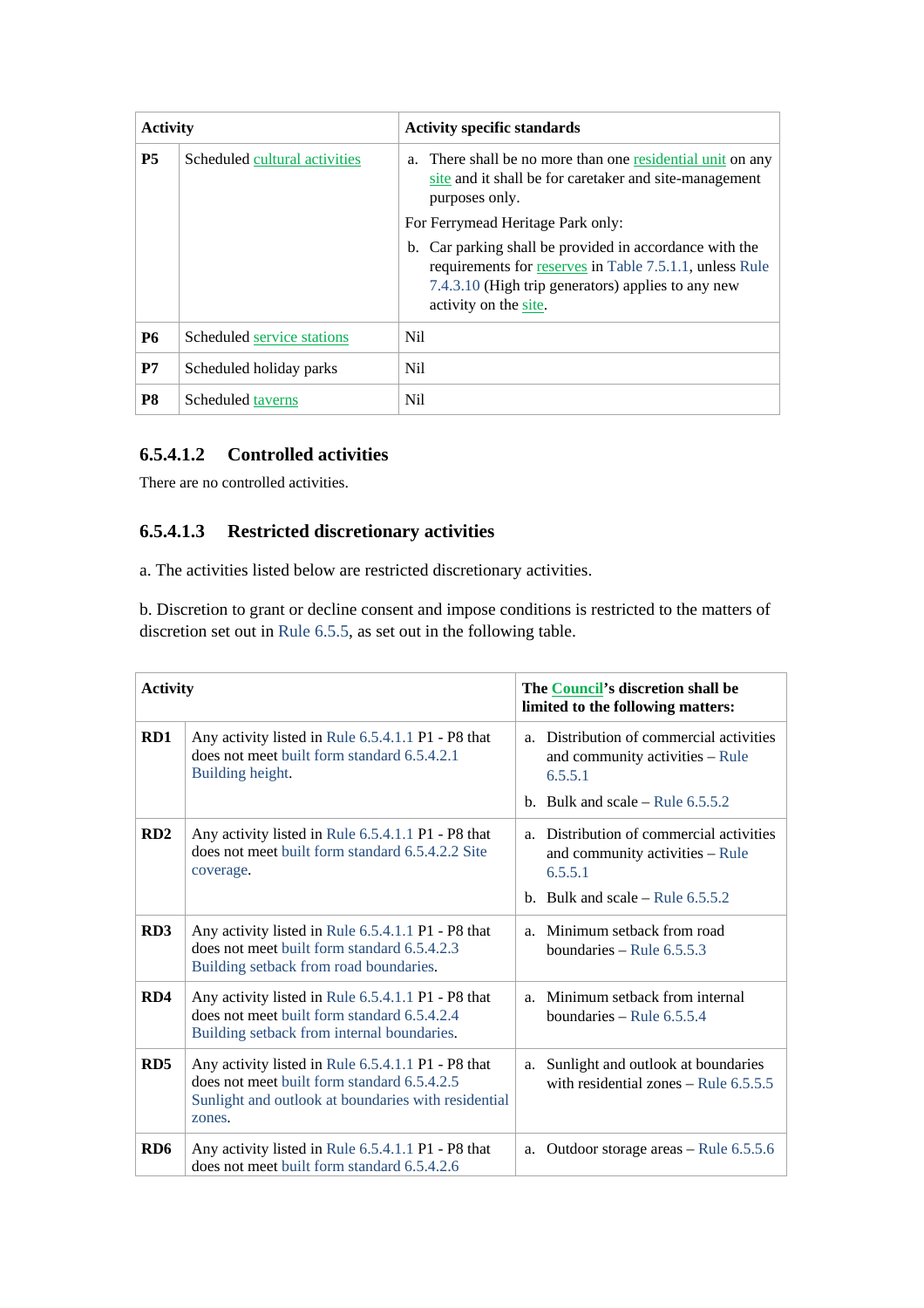| <b>Activity</b> |                                                                                                                                | The Council's discretion shall be<br>limited to the following matters:                     |  |
|-----------------|--------------------------------------------------------------------------------------------------------------------------------|--------------------------------------------------------------------------------------------|--|
|                 | Outdoor storage areas.                                                                                                         |                                                                                            |  |
| RD7             | Any activity listed in Rule 6.5.4.1.1 P1 - P8 that<br>does not meet built form standard 6.5.4.2.7 Trees.                       | a. Bulk and scale – Rule $6.5.5.2$<br>b. Trees, planting and landscaping –<br>Rule 6.5.5.7 |  |
| RD <sub>8</sub> | Any activity listed in Rule 6.5.4.1.1 P1 - P8 that<br>does not meet built form standard 6.5.4.2.8<br>Planting and landscaping. | a. Bulk and scale – Rule $6.5.5.2$<br>b. Trees, planting and landscaping –<br>Rule 6.5.5.7 |  |
| vRD9            | Any activity listed in Rule 6.5.4.1.1 P5 that does<br>not meet activity specific standard b                                    | a. Minimum number of parking spaces<br>required - Rule 7.4.4.1                             |  |

#### **6.5.4.1.4 Discretionary Activities**

The activities listed below are discretionary activities.

|    | <b>Activity</b>                                                                          |
|----|------------------------------------------------------------------------------------------|
| D1 | Any activity listed in Rule 6.5.4.1.1 P5 that does not meet activity specific standard a |

### **6.5.4.1.5 Non-complying Activities**

There are no non-complying activities.

#### **6.5.4.1.6 Prohibited Activities**

There are no prohibited activities.

## **6.5.4.2 Rules - Built form standards**

#### **6.5.4.2.1 Building height**

| a. | The maximum height of any building shall be as follows: |  |  |  |
|----|---------------------------------------------------------|--|--|--|
|    |                                                         |  |  |  |

|               | <b>Scheduled activity</b>                | $\mathbf{Zone}(s)$                                                      | <b>Standard</b>                                                                                                          |
|---------------|------------------------------------------|-------------------------------------------------------------------------|--------------------------------------------------------------------------------------------------------------------------|
| i             | <b>Public utilities</b>                  | Residential Suburban; Open Space<br><b>Community Parks</b>              | 9 metres                                                                                                                 |
| $\mathbf{ii}$ | Service centres and<br>community centres | Residential Suburban; Residential<br><b>Suburban Density Transition</b> | 9 metres                                                                                                                 |
| iii           | <b>Community facility</b>                | Residential Central City                                                | As per the relevant height overlay<br>shown on the Central City<br><b>Maximum Building Height</b><br><b>Planning Map</b> |
| iv            | Spiritual activity                       | All residential zones, except as<br>helow                               | 9 metres                                                                                                                 |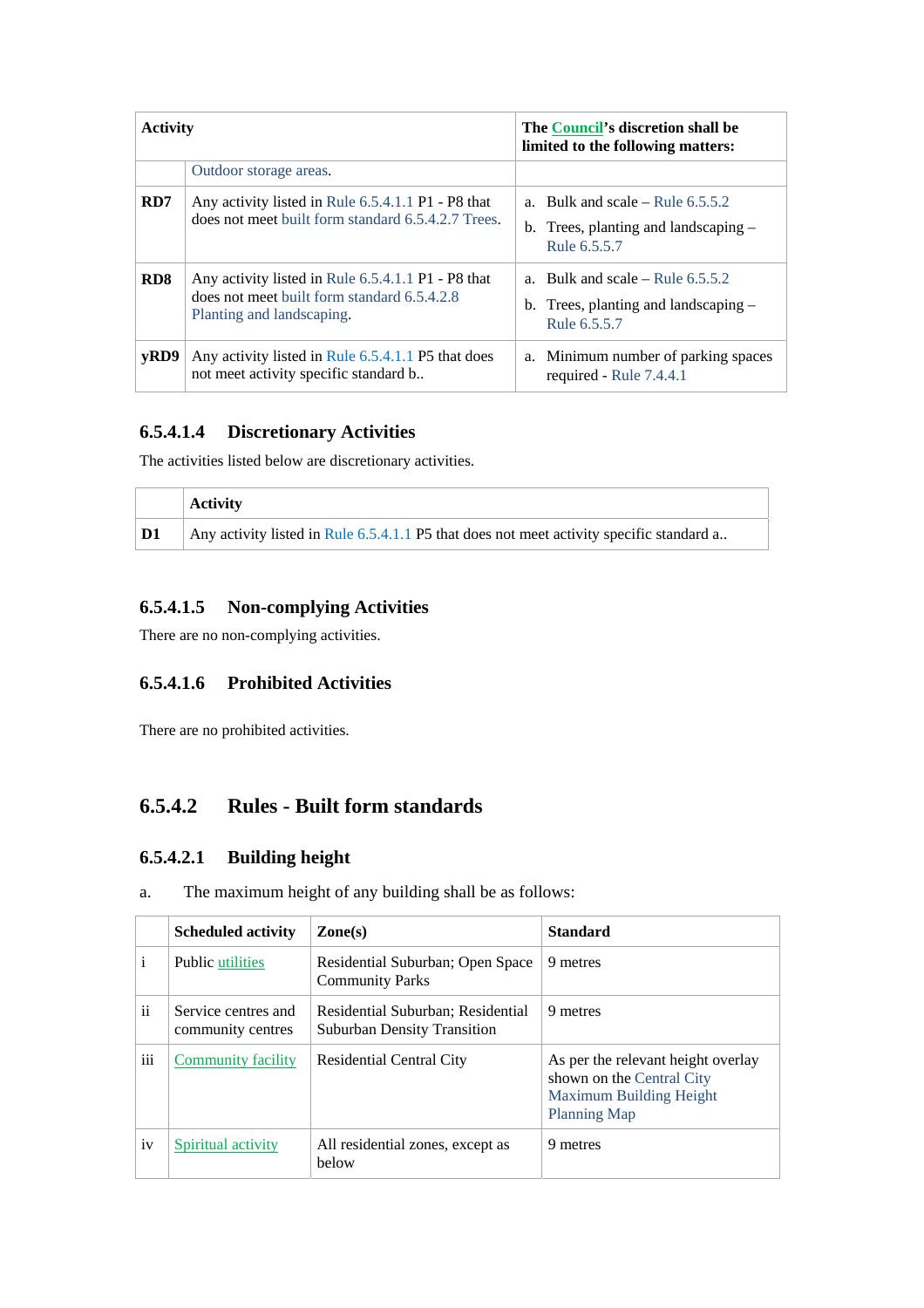|      | <b>Scheduled activity</b> | $\mathbf{Zone}(\mathbf{s})$                                                                                            | <b>Standard</b>                                                                                                          |
|------|---------------------------|------------------------------------------------------------------------------------------------------------------------|--------------------------------------------------------------------------------------------------------------------------|
| V    | <b>Spiritual activity</b> | <b>Residential Medium Density</b>                                                                                      | 11 metres                                                                                                                |
| vi   | Spiritual activity        | <b>Residential Central City</b>                                                                                        | As per the relevant height overlay<br>shown on the Central City<br><b>Maximum Building Height</b><br><b>Planning Map</b> |
| vii  | Cultural activity         | <b>Open Space Community Parks;</b><br>Rural Urban Fringe                                                               | 10 metres                                                                                                                |
| viii | Service station           | Residential Suburban; Residential<br>Suburban Density Transition;<br>Residential Medium Density;<br>Rural Urban Fringe | 9 metres                                                                                                                 |
| ix   | Service station           | <b>Residential Central City</b>                                                                                        | As per the relevant height overlay<br>shown on the Central City<br>Maximum Building Height<br><b>Planning Map</b>        |
| X    | <b>Holiday Park</b>       | Residential Suburban; Rural Urban<br>Fringe                                                                            | 9 metres                                                                                                                 |
| xi   | Tavern                    | Residential Suburban; Residential<br>Suburban Density Transition;<br>Rural Urban Fringe                                | 9 metres                                                                                                                 |

## **6.5.4.2.2 Site coverage**

| a. | The maximum percentage of the <u>net site area</u> covered by <b>buildings</b> shall be as follows: |  |  |
|----|-----------------------------------------------------------------------------------------------------|--|--|
|    |                                                                                                     |  |  |

|               | <b>Scheduled activity</b>                                                   | $\mathbf{Zone}(\mathbf{s})$                                                                                         | <b>Standard</b> |
|---------------|-----------------------------------------------------------------------------|---------------------------------------------------------------------------------------------------------------------|-----------------|
| $\mathbf{i}$  | Public utility (Mairehau Depot)                                             | <b>Open Space Community Parks</b>                                                                                   | 40%             |
| $\mathbf{ii}$ | Service centres and community<br>centres                                    | Residential Suburban; Residential Suburban<br><b>Density Transition</b>                                             | 50%             |
| iii           | <b>Community facility</b>                                                   | <b>Residential Central City</b>                                                                                     | 55%             |
| iv            | Spiritual activity                                                          | All residential zones, except as below                                                                              | 50%             |
| $\mathbf{V}$  | Spiritual activity                                                          | <b>Residential Central City</b>                                                                                     | 55%             |
| vi            | <b>Cultural activity (Yaldhurst</b><br><b>Transport and Science Museum)</b> | Rural Urban Fringe                                                                                                  | 40%             |
| vii           | <b>Service station</b> (including<br>canopy)                                | Residential Suburban; Residential Suburban<br>Density Transition; Residential Medium<br>Density; Rural Urban Fringe | 50%             |
| viii          | <b>Service station</b> (including<br>canopy)                                | <b>Residential Central City</b>                                                                                     | 55%             |
| ix            | <b>Holiday Park</b>                                                         | Residential Suburban; Rural Urban Fringe                                                                            | 45%             |
| X             | <b>Tavern</b>                                                               | Residential Suburban; Residential Suburban<br>Density Transition; Rural Urban Fringe                                | 40%             |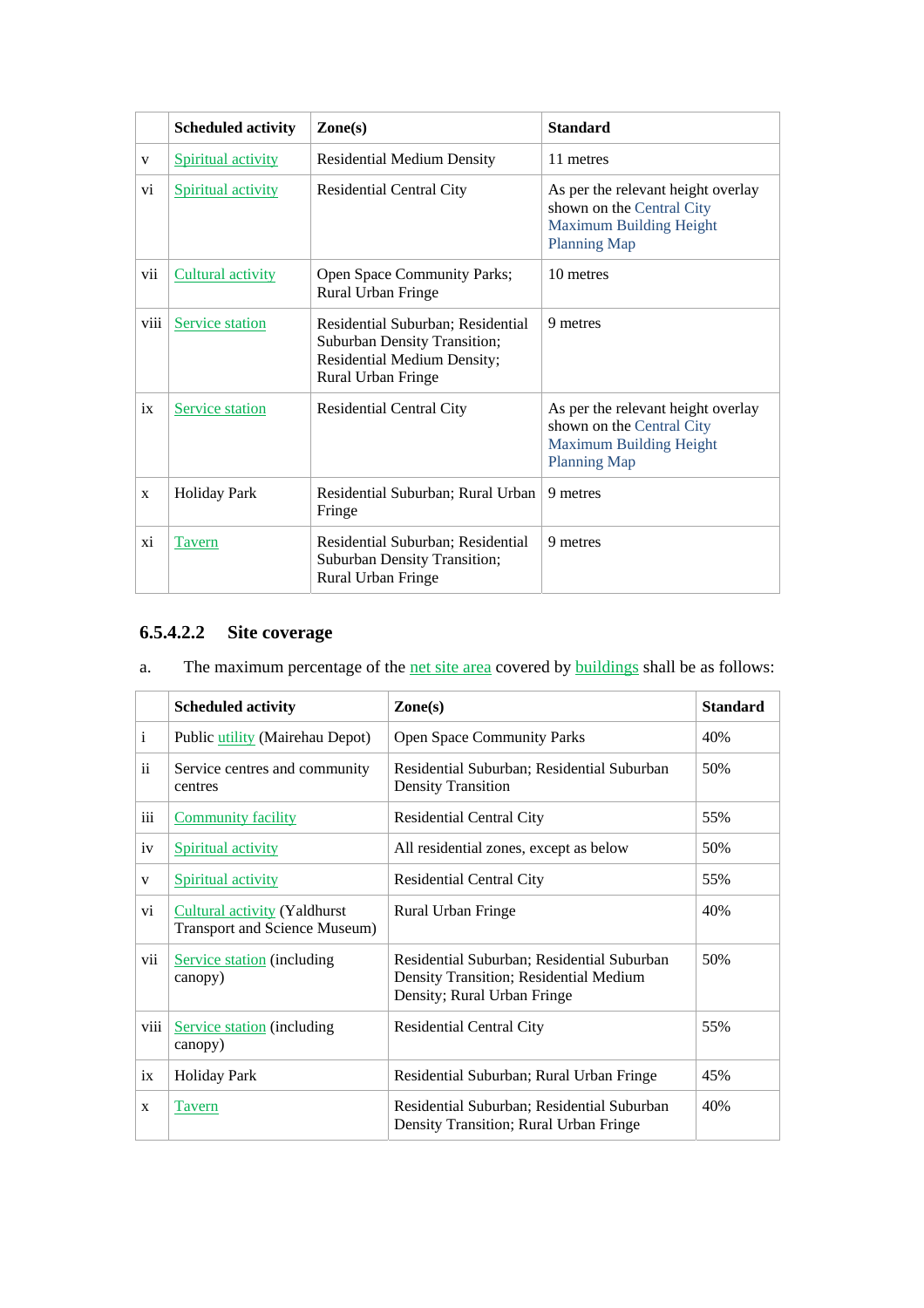b. The percentage coverage by buildings for each scheduled activity shall be calculated over the total net site area of all sites identified for that scheduled activity in Rule 6.5.7 Schedule of activities.

#### **6.5.4.2.3 Building setback from road boundaries**

- **Scheduled activity Standard 2018 Zone(s) and overlay Standard Standard** i Public utility Residential Suburban; Open Space Community Parks 6 metres ii Service centres and community centres Residential Suburban; Residential Suburban Density Transition 4.5 metres iii Community facility Residential Central City 2 metres iv Spiritual activity All residential zones except as below 4.5 metres v Spiritual activity Residential Banks Peninsula; Accommodation and Community Facilities Overlay 3 metres vi Spiritual activity Residential Central City 2 metres vii Cultural activity **Rural Urban Fringe** 3 metres viii Cultural activity **Open Space Community Parks** 5 metres ix Service station (excluding canopy) Residential Suburban; Residential Suburban Density Transition; Residential Medium Density; Rural Urban Fringe 10 metres  $x$  Service station (excluding canopy) Residential Central City 10 metres xi | Holiday park | Residential Suburban; Rural Urban Fringe | 4.5 metres xii Tavern Residential Suburban; Residential Suburban Density Transition; Rural Urban Fringe 6 metres
- a. The minimum building setback from road boundaries shall be as follows:

#### **6.5.4.2.4 Building setback from internal boundaries**

#### a. The minimum building setback from internal boundaries shall be as follows:

|               | <b>Scheduled activity</b>                | $\mathbf{Zone}(\mathbf{s})$                                                                               | <b>Standard</b> |
|---------------|------------------------------------------|-----------------------------------------------------------------------------------------------------------|-----------------|
| $\mathbf{i}$  | Public utility                           | Residential Suburban; Open Space Community Parks                                                          | 3 metres        |
| $\mathbf{ii}$ | Service centres and<br>community centres | Residential Suburban; Residential Suburban Density<br>Transition                                          | 1 metres        |
| iii           | <b>Community facility</b>                | <b>Residential Central City</b>                                                                           | 3 metres        |
| iv            | Spiritual activity                       | All residential zones except as below                                                                     | 1 metres        |
| V             | Spiritual activity                       | <b>Residential Central City</b>                                                                           | 3 metres        |
| vi            | Cultural activity                        | Open Space Community Parks; Rural Urban Fringe                                                            | 3 metres        |
| vii           | Service station                          | Residential Suburban; Residential Suburban Density<br>Transition; Residential Medium Density; Residential | 6 metres        |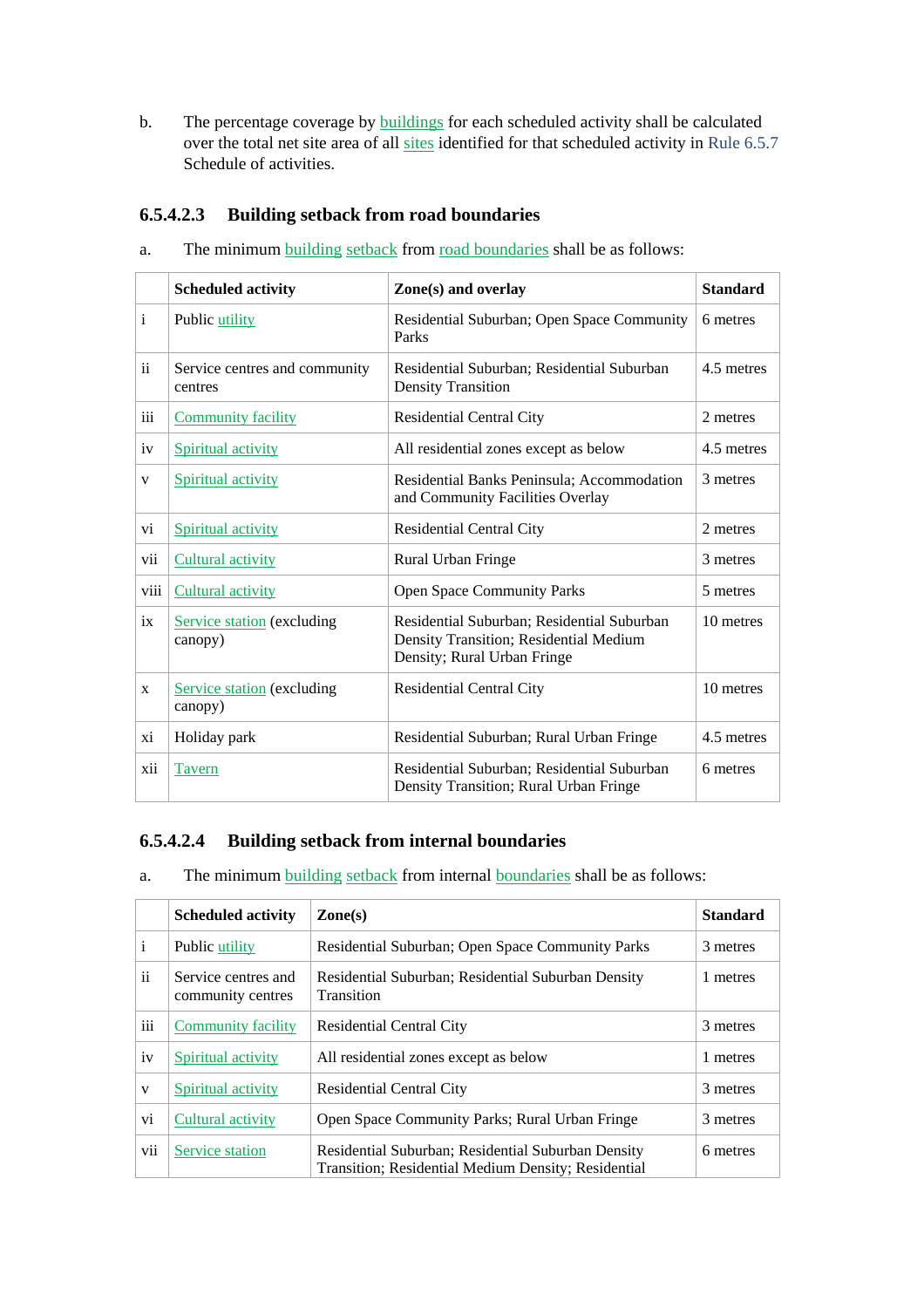|      | <b>Scheduled activity</b> | $\mathbf{Zone}(s)$                                                                   | <b>Standard</b> |
|------|---------------------------|--------------------------------------------------------------------------------------|-----------------|
|      |                           | Central City; Rural Urban Fringe                                                     |                 |
| viii | Holiday Park              | Residential Suburban; Rural Urban Fringe                                             | 3 metres        |
| 1X   | l'avern                   | Residential Suburban; Residential Suburban Density<br>Transition; Rural Urban Fringe | 6 metres        |

#### **6.5.4.2.5 Sunlight and outlook at boundaries with residential zones**

a. Scheduled activities on sites adjoining the zones specified below shall not include buildings projecting above the following recession planes:

| <b>Scheduled activity</b>                                                | $\mathbf{Zone}(s)$                                                                                                                                                                                                                       | <b>Standard</b>                                                                                                                                                   |
|--------------------------------------------------------------------------|------------------------------------------------------------------------------------------------------------------------------------------------------------------------------------------------------------------------------------------|-------------------------------------------------------------------------------------------------------------------------------------------------------------------|
| All, where the site<br>of the activity<br>adjoins the zones<br>specified | All residential zones (including)<br>Residential Guest Accommodation), all<br>open space zones, and Specific Purpose<br>(Schools), Specific Purpose (Tertiary<br>Education) and Specific Purpose<br>(Cemetery) Zones in the Central City | a. New buildings or<br>extensions shall comply<br>with the recession plane<br>standards for the relevant<br>zone adjoining the site of<br>the scheduled activity. |

#### **6.5.4.2.6 Outdoor storage areas**

a. Any outdoor storage area ancillary to a scheduled activity shall meet the following standards:

| <b>Scheduled activity</b> | $\mathbf{Zone}(\mathbf{s})$ | <b>Standard</b>                                                                                                                                                                         |
|---------------------------|-----------------------------|-----------------------------------------------------------------------------------------------------------------------------------------------------------------------------------------|
| All                       | All                         | a. Any <u>outdoor storage area</u> shall be screened by 1.8<br>metre high fencing or landscaping from any<br>adjoining sites; and                                                       |
|                           |                             | b. Outdoor storage areas shall not be located within the<br>setbacks specified in Rules 6.5.4.2.3 and 6.5.4.2.4.                                                                        |
|                           |                             | c. These standards shall not apply where the storage of<br>vehicles, equipment, machinery, and/or natural or<br>processed products is for periods of less than 12<br>weeks in any year. |

#### **6.5.4.2.7 Trees**

a. Sites shall include at least the minimum tree planting set out in the table below:

|    | <b>Scheduled</b><br>activity | $\mathbf{Zone}(s)$                                               | <b>Standard</b>                                                                                                                                                                                                                                                    |
|----|------------------------------|------------------------------------------------------------------|--------------------------------------------------------------------------------------------------------------------------------------------------------------------------------------------------------------------------------------------------------------------|
|    | All                          | A11                                                              | On <u>boundaries</u> adjoining residential, open space, rural or<br>a.<br>specific purpose (School, Hospital, Cemetery, Tertiary<br>Education) zones, trees shall be provided and evenly<br>spaced at a ratio of at least 1 tree for every 10m of the<br>boundary. |
| ii | All                          | Open Space<br><b>Community Parks;</b><br><b>Commercial Banks</b> | a. In addition to any planting required by Rule<br>$6.5.4.2.7(a)(i)$ above, one tree shall be planted within or                                                                                                                                                    |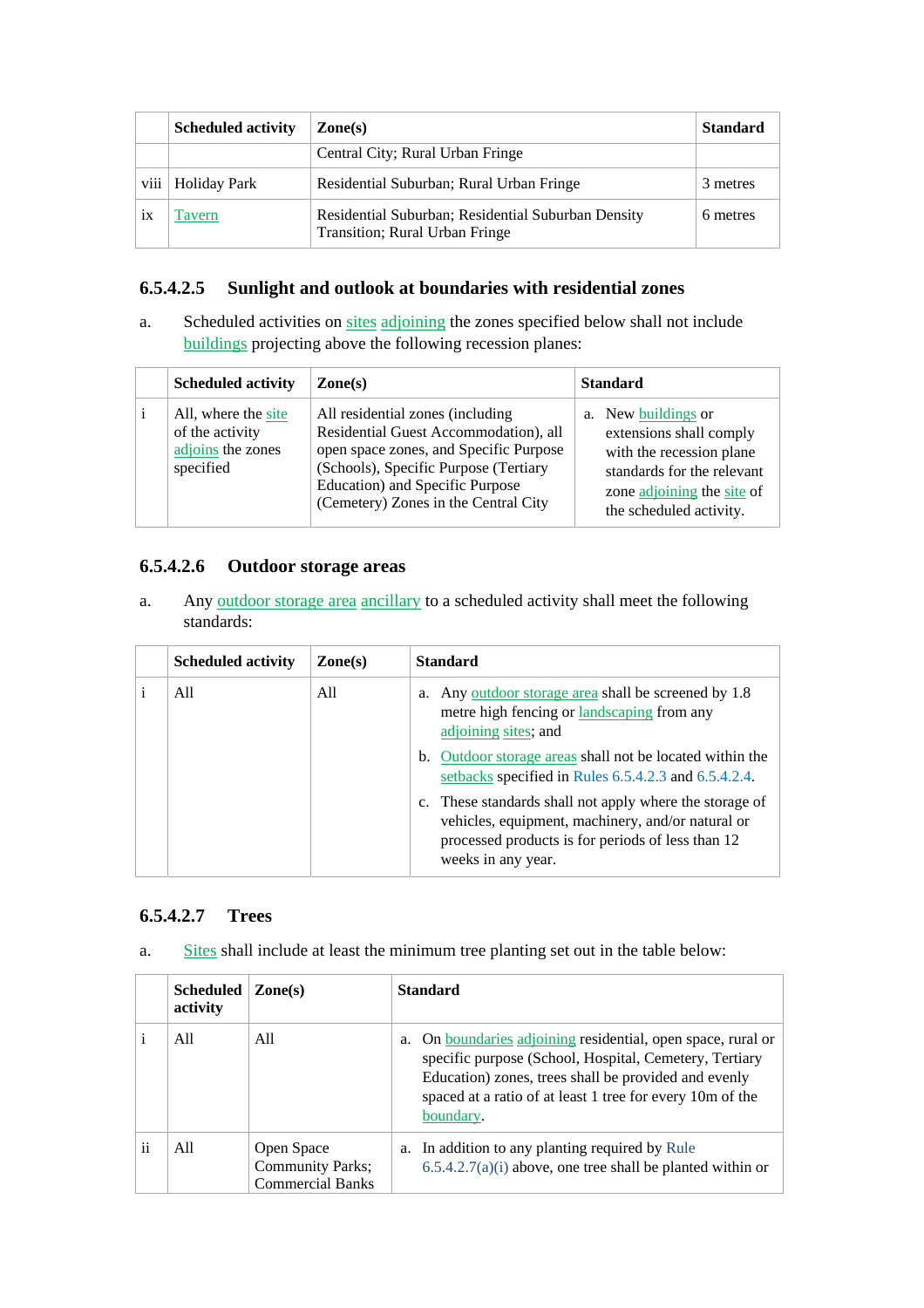| Scheduled $Zone(s)$<br>activity |                                                  | <b>Standard</b>                                                 |
|---------------------------------|--------------------------------------------------|-----------------------------------------------------------------|
|                                 | Peninsula;<br><b>Residential Central</b><br>City | adjacent to the parking area for every 5 car parking<br>spaces. |

b. All trees required by this rule shall comply with the requirements in Appendix 6.11.6 Part A.

#### **6.5.4.2.8 Planting and landscaping**

a. The minimum percentage of a site to be set aside as a landscaped area shall be as follows:

| <b>Scheduled activity</b>                                                | Zone(s) | <b>Standard</b> |
|--------------------------------------------------------------------------|---------|-----------------|
| Cultural activity (Ferrymead Heritage Park)   Open Space Community Parks |         | 50%             |

- b. All trees required by this rule shall comply with the requirements in Appendix 6.11.6 Part A.
- c. The minimum percentage to be set aside as landscaped area for each scheduled activity shall be calculated over the total area of all sites identified for that scheduled activity in Rule 6.5.6 Schedule of activities.

## **6.5.5 Rules - Matters of discretion**

a. When considering applications for restricted discretionary activities, the Council's discretion to grant or decline consent, or impose conditions, is restricted to the matters over which discretion is restricted in the table in Rule 6.5.4.1.3, and as set out for that matter below.

#### **6.5.5.1 Distribution of commercial activities and community activities**

- a. The extent to which any proposed extension or expansion of the activity:
	- i. serves primarily local demand or, if serving a larger catchment:
		- A. requires a form and scale that would not be consistent with any commercial centres in that catchment; or
		- B. serves a primarily community or cultural function; or
		- C. provides necessary critical infrastructure, social infrastructure or physical infrastructure;
	- ii. is consistent with the function of <u>commercial centres</u>, as the primary focus of commercial activity and community activity;
	- iii. in the Central City, adversely affects the consolidation of commercial activity in the Central City Business Zone, and/or the coherence of residential areas and their capacity to support an increased residential population in the Central City.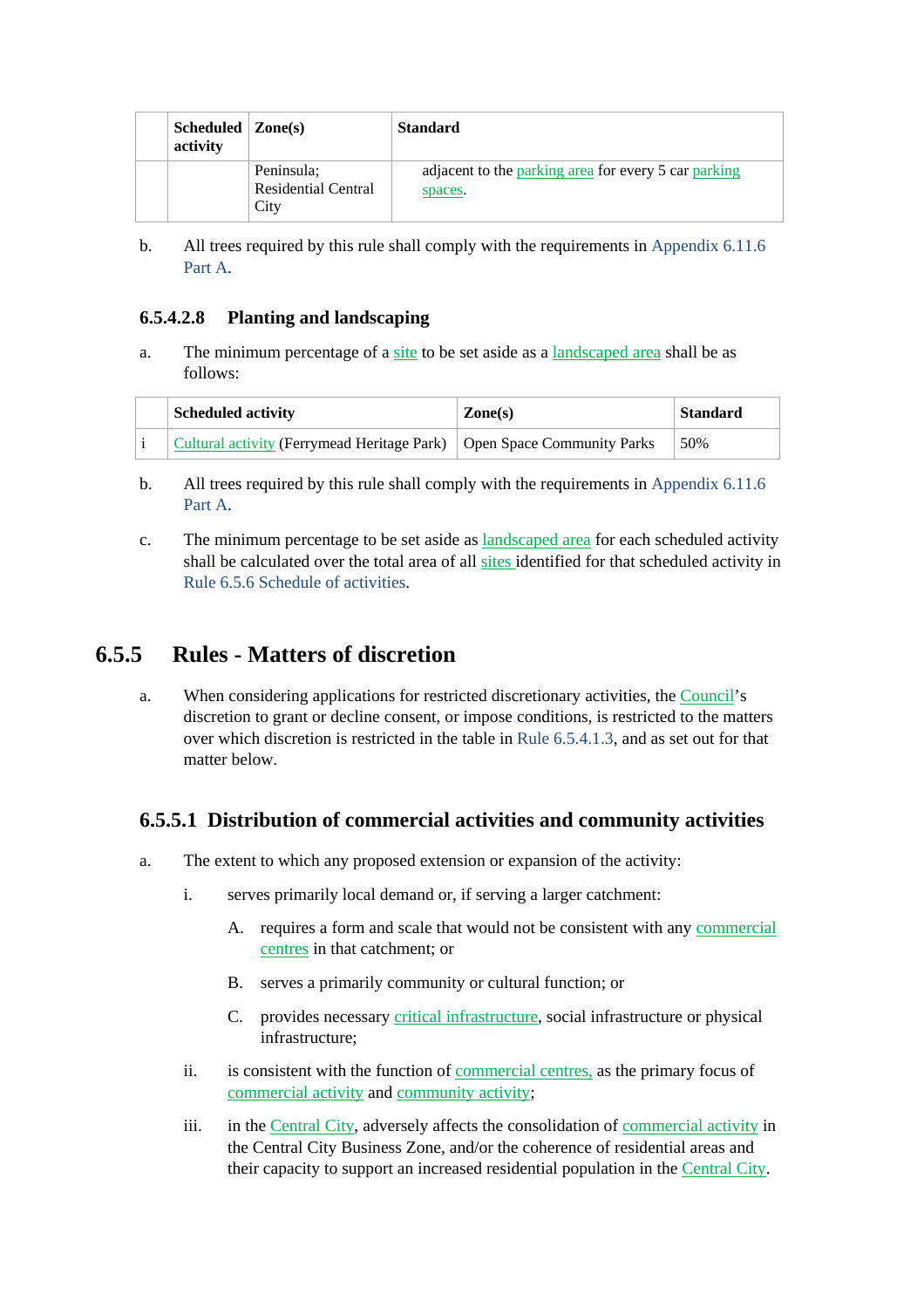## **6.5.5.2 Bulk and scale**

- a. The extent to which increased building height or site coverage:
	- i. is consistent with the function and character of neighbouring sites;
	- ii. affects the amenity of adjoining sites or public spaces due to:
		- A. visual dominance;
		- B. loss of privacy;
		- C. shading; or
		- D. lack of visual interest or architectural variation:
	- iii. is visually mitigated by the design and appearance of the building, the quality and scale of any landscaping and tree planting proposed, site topography or the location of buildings within the site or any other factors;
	- iv. improves outcomes on the remainder of the site; for example, by allowing for the retention of mature trees or other features, naturalisation of water bodies, or reducing visual dominance of buildings on the boundaries of the site;
	- v. provides adequate area for site access, manoeuvring areas and other activities.

## **6.5.5.3 Minimum setback from road boundaries**

- a. The extent to which the proposed setback of the building from the road boundary and the design of any building facades visible from a public area:
	- i. are consistent with the function and character of surrounding zones and existing buildings on the site;
	- ii. provide visual interest appropriate to the context and character of the site and its surroundings;
	- iii. incorporate architectural variation into the façade and building form to provide interest and to break up the bulk of the building;
	- iv. maintain clear and visible visual and physical connections between the interior of any buildings and the road and other public spaces;
	- v. provide opportunities for landscaping along road boundaries;
	- vi. allow a more efficient, practical and higher amenity use of the remainder of the site, or enable the protection of significant trees, other natural features or heritage items or heritage settings on the site;
	- vii. provide safe site access.

## **6.5.5.4 Minimum setback from internal boundaries**

a. The extent to which the proposed setback of the building from any boundary with a residential, open space or specific purpose (Schools, Tertiary Education, Cemetery, Hospitals) zone: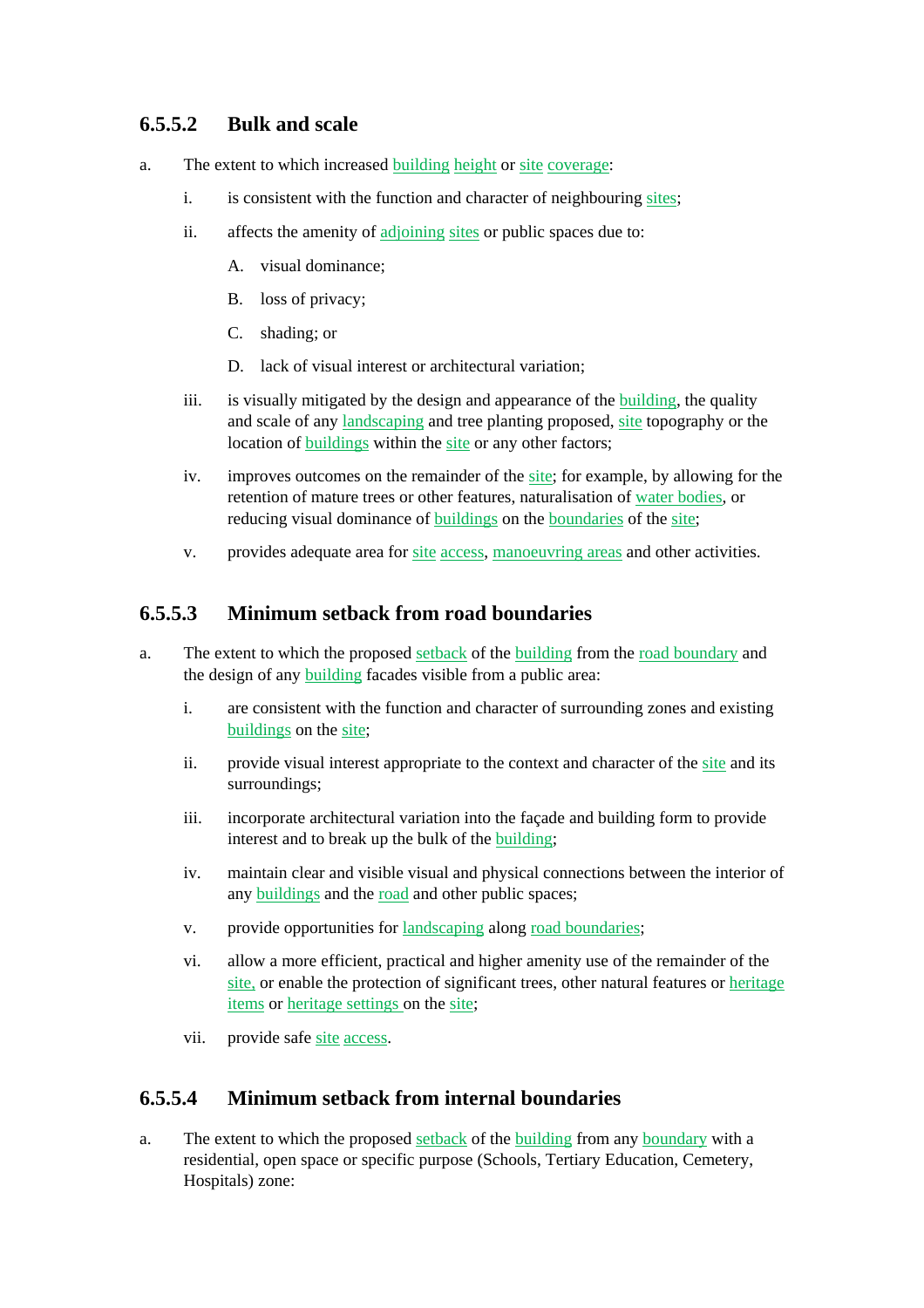- i. maintains adequate levels of privacy, daylight and outlook for occupants and neighbours;
- ii. is adjacent to less sensitive areas on neighbouring sites such as driveways, parking areas or service areas;
- iii. provides opportunities for landscaping along internal boundaries;
- iv. allows a more efficient, practical and higher amenity use of the remainder of the site or enables the protection of significant trees, other natural features or heritage items or heritage settings on the site.

## **6.5.5.5 Sunlight and outlook at boundaries with residential zones**

- a. The extent to which any building intrusion into a recession plane:
	- i. overshadows and impacts on the outdoor living spaces and main living areas of residential buildings, and/or activities undertaken within the space affected, while having regard to the time of year that overshadowing is expected to occur;
	- ii. visually impacts on the adjoining residential zones;
	- iii. impacts on the privacy of an adjoining site;
	- iv. is mitigated by the extent and quality of any landscaping proposed;
	- v. is necessary in order to avoid, remedy or mitigate adverse effects on the building resulting from a natural hazard, including inundation or flooding;
	- vi. allows a more efficient, practical and higher amenity use of the remainder of the site, or enables the protection of significant trees, other natural features or heritage items or heritage settings on the site.

## **6.5.5.6 Outdoor storage areas**

- a. The extent to which:
	- i. the quality and form of any fencing, landscaping or other screening minimises the visual effects of outdoor storage areas as viewed from the street or an adjoining property:
	- ii. the materials or goods stored within the setback have an adverse visual effect or generate dust or odour nuisance;
	- iii. outdoor storage areas are adjacent to less sensitive areas on neighbouring sites such as driveways, parking areas or service areas

## **6.5.5.7 Trees, planting and landscaping**

- a. The extent to which the proposed tree planting or landscaping:
	- i. achieves a high level of on-site amenity while minimising the visual impact of activities and buildings on the surroundings;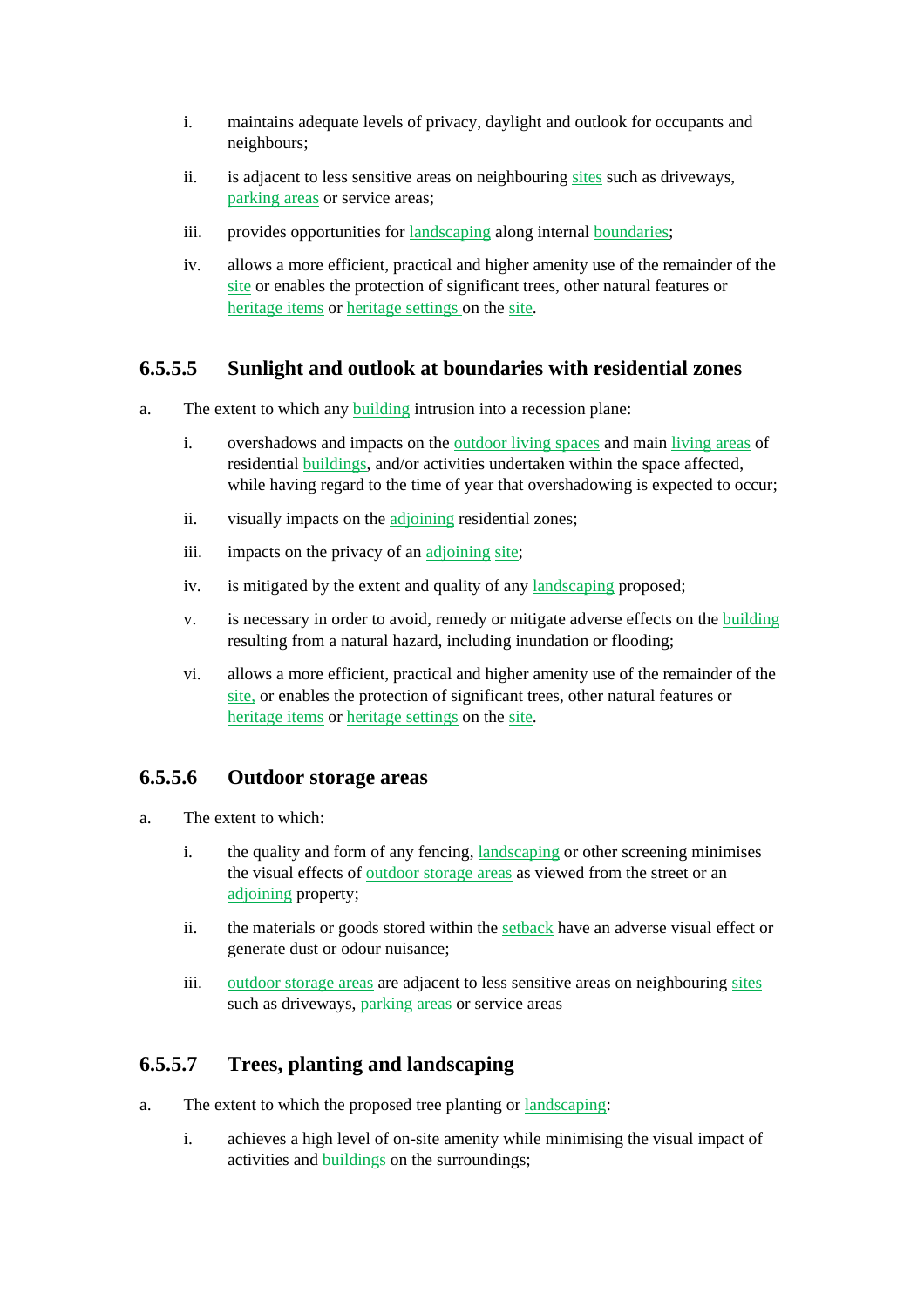- ii. supports the growth of vegetation and its protection through the provision of adequate space and light, or other methods (e.g. barriers);
- iii. utilises species suitable to the site conditions (relevant guidance is provided in Appendix 6.11.6).

# **6.5.6 Rule - Schedule of activities**

| ID              | <b>Scheduled</b><br>activity                                                                     | <b>Address</b>                                         | <b>Legal Description</b>                                                   | Zone                                              | <b>Map</b><br>N <sub>0</sub> |  |  |  |
|-----------------|--------------------------------------------------------------------------------------------------|--------------------------------------------------------|----------------------------------------------------------------------------|---------------------------------------------------|------------------------------|--|--|--|
|                 | <b>Scheduled Public Utilities</b>                                                                |                                                        |                                                                            |                                                   |                              |  |  |  |
| PU1             | Services Yard and<br><b>Pumping Station</b>                                                      | Beckenham Water 54 Colombo Street                      | Pt RS 138 Canterbury<br>Dist, Pt Lots<br>13, 14, 15, 16, 17, 18 DP<br>2527 | Residential Suburban 46                           |                              |  |  |  |
| PU <sub>2</sub> | Mairehau Depot                                                                                   | 280 Westminster Street Pt Lot 65 DP 13198              |                                                                            | Open Space<br><b>Community Parks</b>              | 25                           |  |  |  |
|                 |                                                                                                  | <b>Scheduled Service Centres and Community Centres</b> |                                                                            |                                                   |                              |  |  |  |
| SC <sub>1</sub> | Fendalton<br>Community<br>Centre                                                                 | 170 Clyde Road                                         | Lot 1 DP 25574                                                             | Residential Suburban                              | $\vert$ 31                   |  |  |  |
| SC <sub>2</sub> | Beckenham<br><b>Service Centre</b>                                                               | 66 Colombo Street                                      | Pt Lots 1,2 DP 24288,<br>Pt Lots<br>10,11,12,13,14,6,7,8,9<br>DP 2527      | Residential Suburban 46                           |                              |  |  |  |
| SC <sub>3</sub> | Fendalton<br><b>Service Centre</b>                                                               | 4 Jeffreys Road                                        | Lot 1 DP 81683                                                             | Residential Suburban $ 31 $                       |                              |  |  |  |
| SC <sub>4</sub> | Linwood Service<br>Centre                                                                        | 180 Smith Street                                       | Lot 16 DP 23797                                                            | Residential Suburban<br><b>Density Transition</b> | 39;40                        |  |  |  |
|                 | <b>Scheduled Community Facilities</b>                                                            |                                                        |                                                                            |                                                   |                              |  |  |  |
| CO <sub>1</sub> | Mission                                                                                          | Christchurch City 275 Hereford Street                  | Lots 2,3 DP 10123,<br>Lots 1,2 DP 1639                                     | <b>Residential Central</b><br>City                | Central<br>City<br>Map       |  |  |  |
| CO <sub>2</sub> | <b>ALPA</b><br>Community<br>Cottage                                                              | 28 Hurley Street                                       | Pt Res 28 Christchurch<br>Town                                             | <b>Residential Central</b><br>City                | H11                          |  |  |  |
| CO <sub>3</sub> | Canterbury<br>Women's Club                                                                       | 190 Worcester Street                                   | Lot 1 DP 3969                                                              | <b>Residential Central</b><br>City                | H16                          |  |  |  |
|                 | <b>Scheduled Spiritual Activities</b>                                                            |                                                        |                                                                            |                                                   |                              |  |  |  |
|                 | All spiritual<br>activities in<br>Residential zones<br>established<br>before 3<br>September 2010 | Various                                                | Various                                                                    | Various Residential                               |                              |  |  |  |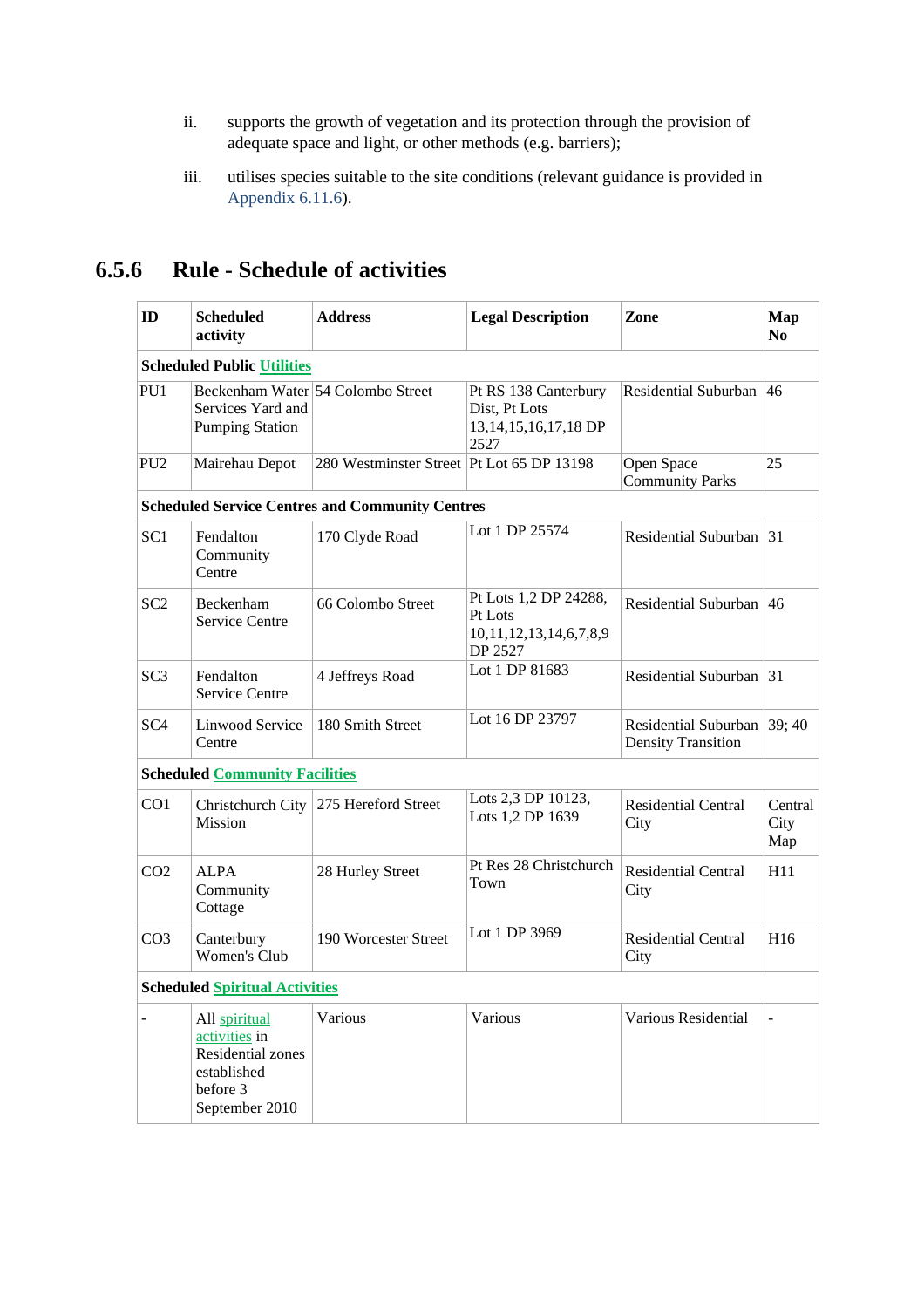| ID              | <b>Scheduled</b><br>activity                                              | <b>Address</b>                                | <b>Legal Description</b>                                   | Zone                                                 | <b>Map</b><br>N <sub>0</sub> |
|-----------------|---------------------------------------------------------------------------|-----------------------------------------------|------------------------------------------------------------|------------------------------------------------------|------------------------------|
| SF <sub>1</sub> | Addington<br>Kingdom Hall of<br>Jehovah's<br>Witnesses                    | 13 Wrights Road                               | Lot 1 & 2 DP 49955;<br>Lot 1 DP 74681                      | Residential Suburban<br><b>Density Transition</b>    | 38                           |
| SF <sub>2</sub> | Akaroa Catholic<br>Church                                                 | 25 Rue Lavaud                                 | Lot 2 DP 41800                                             | <b>Residential Banks</b><br>Peninsula                | 77, R5                       |
| SF3             | Al Noor Mosque                                                            | 101 Deans Avenue                              | Lot 2 DP 13689                                             | <b>Residential Medium</b><br>Density                 | 38                           |
| SF4             | <b>All Saints</b><br>Anglican Church,<br>Lounge and Hall                  | 305 New Brighton<br>Road                      | PT Lot 4 DP 18218; PT<br><b>RS</b> 7943 Dist<br>Canterbury | Residential Suburban                                 | 26                           |
| SF5             | Aranui Christian<br>Centre / Maori<br>Evangelical<br>Fellowship<br>Church | 234 Breezes Road                              | Lot 5 DP 7971                                              | Residential Suburban 33                              |                              |
| SF <sub>6</sub> | Aranui Salvation<br>Army Centre                                           | 34 Portsmouth Street                          | Lot 471 & 472 DP<br>22293                                  | Residential Suburban $ 33$                           |                              |
| SF7             | Church                                                                    | Avonhead Baptist   102, 102A Avonhead<br>Road | Lot 7, 8 & 9 DP 16365                                      | Residential Suburban                                 | 30                           |
| SF <sub>8</sub> | Avonhead<br>Presbyterian<br>Church                                        | 150 Withells Road                             | Lot 1 DP 50297; Lot 2<br>DP 27112                          | Residential Suburban 30                              |                              |
| SF9             | Avonside<br>Community<br>Church                                           | 125 Kerrs Road                                | Lot 3 DP 12250; Lot 1<br>DP 50559                          | Residential Suburban 33                              |                              |
| <b>SF10</b>     | Baps Shri<br>Swaminarayan<br>Mandir                                       | 19 Frank Street                               | PT RS 304 Dist<br>Canterbury                               | <b>Residential Medium</b><br>Density                 | 24                           |
| <b>SF11</b>     | Beckenham<br><b>Baptist Church</b>                                        | 146 Colombo Street                            | Lot 2 DP 301236                                            | Residential Suburban<br><b>Density Transition</b>    | 46                           |
| SF12            | Beckenham<br>Methodist<br>Church                                          | 83 Malcolm Avenue                             | Lot 1 DP 43723                                             | Residential Suburban 46                              |                              |
| SF13            | <b>Belfast Salvation</b><br>Army Centre                                   | 792 Main North Road                           | Lot 45 & 46 DP 716                                         | Residential Suburban   12                            |                              |
| SF14            | <b>Beulah Christian</b><br>Fellowship                                     | 136, 140 Springfield<br>Road                  | Lot 1 & 2 DP 72559;<br>PT RS 257 Dist<br>Canterbury        | Residential Suburban 32<br><b>Density Transition</b> |                              |
| SF15            | <b>Bible Baptist</b><br>Church                                            | 3 Pages Road,<br>Christchurch                 | PT Lot 2 DP 22554;<br>Sec 3 SO 18346                       | Residential Suburban 33                              |                              |
| SF16            | Bishopdale<br>Catholic Church                                             | 28 Cotswold Avenue                            | Lot 2 DP 83055                                             | Residential Suburban   24                            |                              |
| <b>SF17</b>     | Bishopdale<br>Church of Christ                                            | 409 Greers Road                               | Lot 632, 633 & 634 DP<br>21743                             | Residential Suburban   24                            |                              |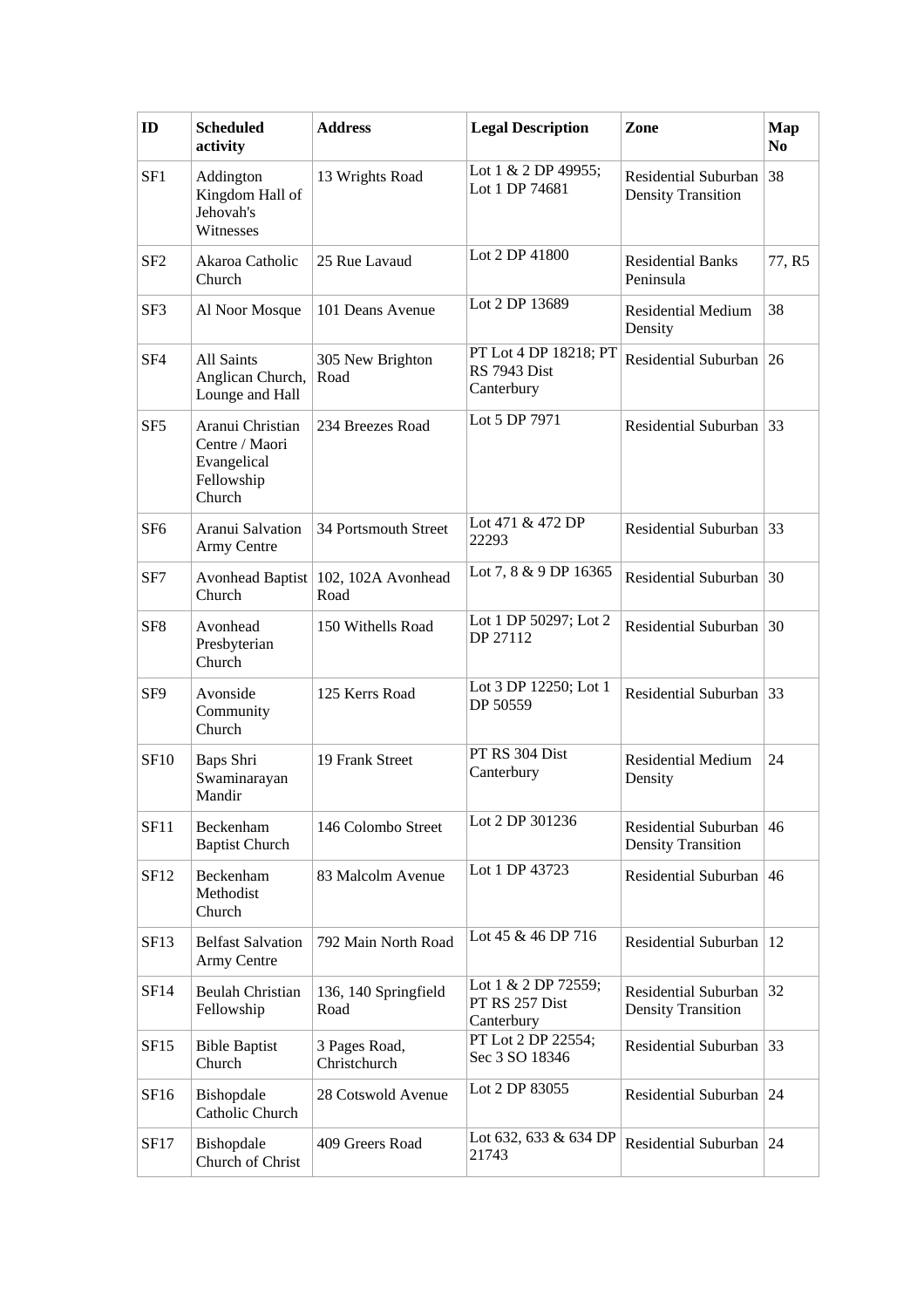| ID               | <b>Scheduled</b><br>activity                          | <b>Address</b>                       | <b>Legal Description</b>                                | Zone                                                 | <b>Map</b><br>N <sub>0</sub> |
|------------------|-------------------------------------------------------|--------------------------------------|---------------------------------------------------------|------------------------------------------------------|------------------------------|
| <b>SF18</b>      | Bishopdale<br>Reformed Church                         | 92 Highsted Road                     | Lot 1 DP5 1632                                          | Residential Suburban                                 | 18                           |
| <b>SF19</b>      | Bishopdale<br>Seventh Day<br><b>Adventist Church</b>  | 2 Bonita Place                       | Lot 11 DP 35665                                         | Residential Suburban 24                              |                              |
| <b>SF20</b>      | Bishopdale-St<br>Margaret's<br>Presbyterian<br>Church | 94, 100 Farrington<br>Avenue         | Lot 1 DP 64135; Lot<br>779 & 780 DP 22941               | <b>Residential Medium</b><br>Density                 | 24                           |
| SF21             | <b>Breezes Road</b><br><b>Baptist Church</b>          | 151 Breezes Road                     | Lot 1 & 2 DP 15830                                      | Residential Suburban 33                              |                              |
| <b>SF22</b>      | <b>Bryndwr Baptist</b><br>Church                      | 159, 161 Aorangi<br>Road             | Lot 16 & 17 DP 15128                                    | Residential Suburban 24                              |                              |
| SF <sub>23</sub> | <b>Bryndwr Gospel</b><br>Chapel                       | 179 Idris Road                       | Lot 2 DP 387188                                         | Residential Suburban 24                              |                              |
| <b>SF24</b>      | <b>Burnside</b><br>Catholic Church                    | 152 Memorial Avenue                  | PT Lot 1 & 2 DP 8452                                    | Residential Suburban                                 | 31                           |
| SF <sub>25</sub> | <b>Burnside Elim</b><br>Community<br>Church           | 193 Grahams Road                     | Lot 175 & 176 DP<br>21904                               | Residential Suburban 24                              |                              |
| SF26             | <b>Burwood</b><br><b>Christian Centre</b>             | 52, 56 Bassett Street                | Lot 1, 2 DP 30386; Lot<br>2 DP 14773                    | Residential Suburban                                 | $\sqrt{26}$                  |
| <b>SF27</b>      | Carmelite<br>Monastery                                | 52 Halswell Road                     | Lot 1 DP 23464; PT<br>Lot 1 DP 10210                    | Residential Suburban                                 | 38                           |
| <b>SF28</b>      | Cashmere Hill<br>Presbyterian<br>Church               | 2 MacMillan Avenue                   | Lot 2 DP 390875                                         | <b>Residential Hills</b>                             | 46                           |
| SF29             | <b>Cashmere New</b><br>Life Church                    | 30 & 32 Colombo<br><b>Street</b>     | Lot 3 DP 42990; PT<br>Lot 6 DP 8538; Lot 4<br>DP 300754 | Residential Suburban   46                            |                              |
| <b>SF30</b>      | Chinese<br>Abundant Life<br>Church                    | 160 & 162 Edinburgh<br><b>Street</b> | Lot 1 & 2 DP 2309                                       | Residential Suburban 38<br><b>Density Transition</b> |                              |
| <b>SF31</b>      | Christadelphian<br><b>Bible Hall</b>                  | 554 Gloucester Street                | Lot 189 DP 420; PT<br>Lot 190 DP 420                    | <b>Residential Medium</b><br>Density                 | 32                           |
| SF32             | Christchurch<br><b>Baptist</b> of<br>Burwood          | 9 Burwood Road                       | Lot 1 DP 46541                                          | Residential Suburban $ 26$                           |                              |
| SF33             | Christchurch<br>Chinese Church                        | 286 Greers Road                      | Lot 2 DP 51329                                          | Residential Suburban 24                              |                              |
| SF34             | Christchurch<br><b>Interfaith Society</b>             | 17 Kirkwood Avenue                   | Lot 1 & 2 DP 80246                                      | Residential Suburban 31                              |                              |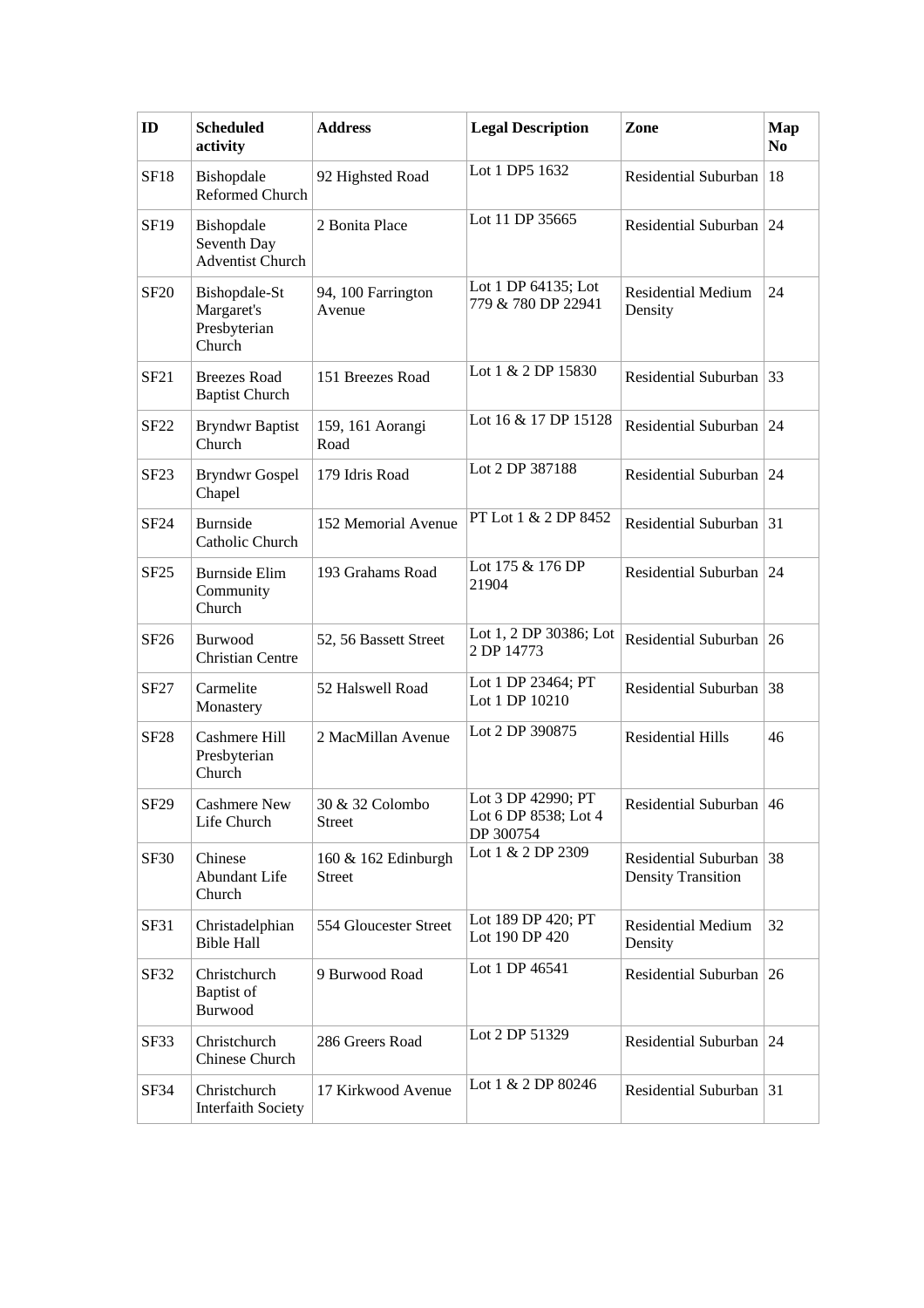| ID          | <b>Scheduled</b><br>activity                                                                   | <b>Address</b>                              | <b>Legal Description</b>                                                                | Zone                                                                       | <b>Map</b><br>N <sub>0</sub> |
|-------------|------------------------------------------------------------------------------------------------|---------------------------------------------|-----------------------------------------------------------------------------------------|----------------------------------------------------------------------------|------------------------------|
| <b>SF35</b> | Christchurch<br>Korean Church,<br>Wairakei Road<br><b>Bible Church</b>                         | 392 Wairakei Road                           | Lot 6 & 7 DP 221144                                                                     | Residential Suburban                                                       | 24                           |
| SF36        | Christchurch<br>North Elim<br>Church                                                           | 803 Main North Road                         | Lot 1 DP 20313; Lot 1<br>& 2 DP 51468                                                   | Residential Suburban                                                       | <sup>12</sup>                |
| SF37        | Christchurch<br>North Methodist<br>Church                                                      | 18 Chapel Street                            | PT RS 203 Dist<br>Canterbury                                                            | Residential Suburban<br><b>Density Transition</b>                          | 24                           |
| SF38        | Christchurch<br>North<br>Presbyterian<br>Church                                                | 2 Daniels Road                              | PT Lot 1 DP 5815                                                                        | Residential Suburban                                                       | $\overline{18}$              |
| SF39        | Christchurch-<br>Knox<br>Presbyterian<br>Church and<br>Presbyterian<br><b>Support Services</b> | 36, 40, 44 Bealey<br>Avenue                 | Lot 1 & 2 DP 2715; PT<br>Lot 3, PT Lot 3 DP<br>522; Lot 4 DP 522; Lot<br>1 & 2 DP 11407 | <b>Residential Central</b><br>City                                         | 32,<br>CC,<br>H10            |
| <b>SF40</b> | Christchurch-<br>Korean<br>Presbyterian<br>Church                                              | 75 Packe Street; 105,<br>135 Purchas Street | Lot 1 DP 340171; Lot<br>1 & 2 DP 319522; Lot<br>2 DP 395971                             | <b>Residential Medium</b><br>Density                                       | 32                           |
| SF41        | Christian<br><b>Brothers</b><br>Community                                                      | 24A, 24B, 24C, 24D<br>Wharenui Road         | Lot 3 DP 417657; Lot<br>2 DP 355145; Lot 1 &<br>2 DP 417657                             | Residential Suburban 38<br>/ Residential<br>Suburban Density<br>Transition |                              |
| SF42        | Christian<br>Spiritualist<br>Church                                                            | 182 Edgeware Road                           | Lot 1 DP 7123                                                                           | <b>Residential Medium</b><br>Density                                       | 32                           |
| SF43        | Church of<br>Ascension and<br>Office hall and<br>vicarage                                      | 39 Major Hornbrook<br>Road                  | Lot 1 DP 44412; PT<br>Lot 23 DP 6838                                                    | <b>Residential Hills</b>                                                   | 47                           |
| <b>SF44</b> | Church of the<br><b>Holy Family</b>                                                            | 212 Burwood Road                            | <b>PT RS 24495 Dist</b><br>Canterbury                                                   | Residential Suburban 26                                                    |                              |
| SF45        | Durham Street<br>Methodist<br>Church                                                           | 54 Chester Street West                      | Lot 2 DP 51328                                                                          | <b>Residential Central</b><br>City                                         | 32,<br>CC,<br>H15            |
| SF46        | Ekalesia Au Uso<br>Kerisiano Samoa,<br>Aranui Gospal<br>Hall                                   | 107A Marlow Road                            | PT Lot 2 DP 16273                                                                       | Residential Suburban                                                       | 33                           |
| SF47        | <b>Emmett Street</b><br>Community<br>Church                                                    | 106 Emmett Street                           | Lot 287 & 288 DP<br>15523                                                               | Residential Suburban 25                                                    |                              |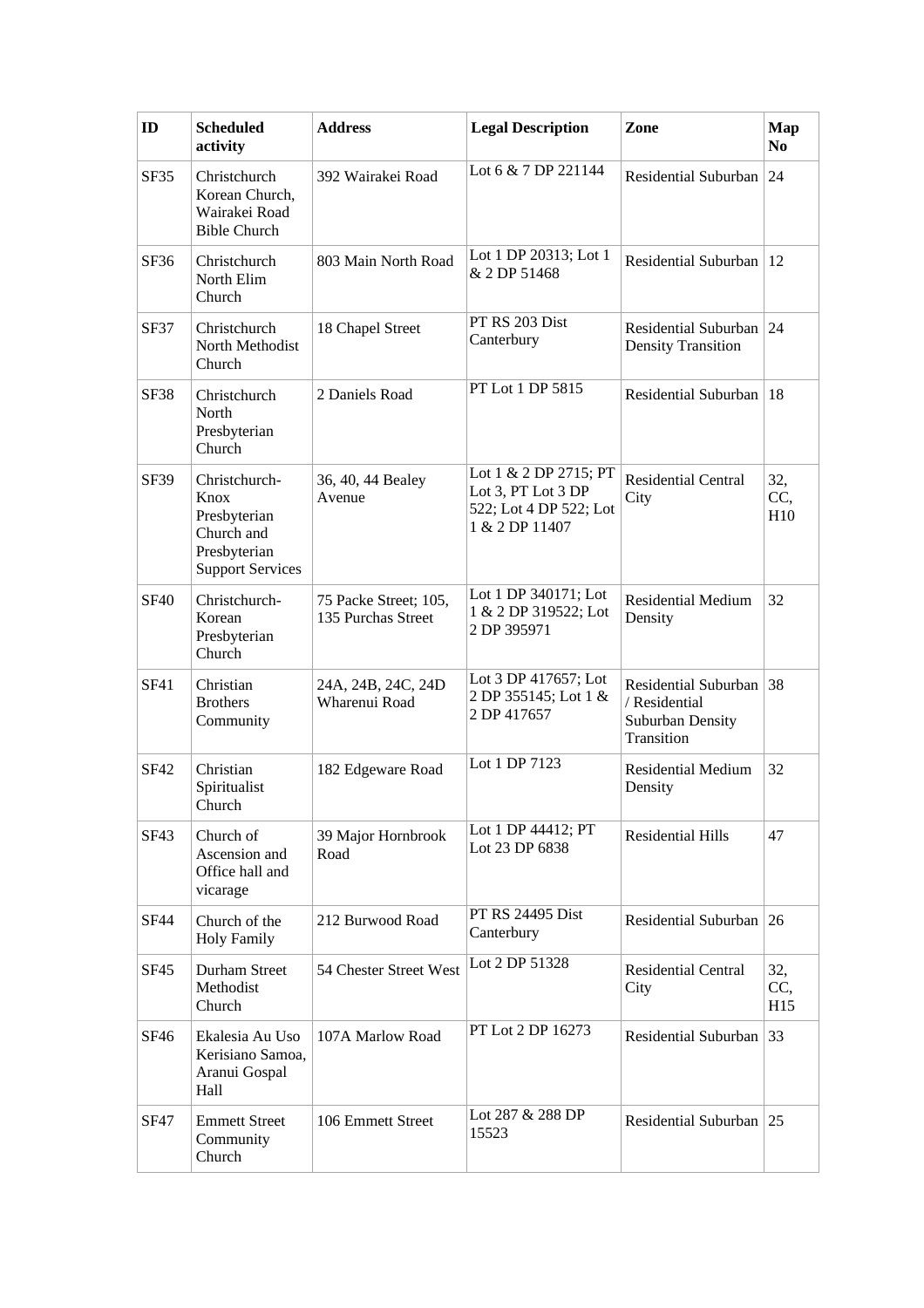| ID               | <b>Scheduled</b><br>activity                                                                                                                               | <b>Address</b>                     | <b>Legal Description</b>                          | Zone                                                 | <b>Map</b><br>N <sub>0</sub>    |
|------------------|------------------------------------------------------------------------------------------------------------------------------------------------------------|------------------------------------|---------------------------------------------------|------------------------------------------------------|---------------------------------|
| <b>SF48</b>      | Falelotu Kosipeli                                                                                                                                          | 40, 42 Somerset<br>Crescent        | PT Lot 1, Lot 2 DP<br>23774; PT Lot 1 DP<br>9880  | <b>Residential Medium</b><br>Density                 | 38                              |
| SF49             | Ferrymead<br>Kingdom Hall of<br>Jehovah's<br>Witnesses                                                                                                     | 485 Worcester Street               | Lot 115 & 182 DP 420                              | <b>Residential Medium</b><br>Density                 | 32                              |
| <b>SF50</b>      | First Church of<br><b>Christ Scientist</b>                                                                                                                 | 66 Carlton Mill Road               | PT RS 6 Dist<br>Canterbury                        | <b>Residential Medium</b><br>Density                 | 31                              |
| SF51             | Fo Guang Shan                                                                                                                                              | 2 Harakeke Street                  | Lot 1 DP 341759                                   | Residential Suburban<br><b>Density Transition</b>    | 31                              |
| <b>SF52</b>      | Grace Vineyard<br>Church                                                                                                                                   | 113 Seaview Road                   | PT Lot 16 DP 100                                  | Residential Suburban<br><b>Density Transition</b>    | 33, 26                          |
| <b>SF53</b>      | Greek Orthodox<br>Church                                                                                                                                   | 52 Malvern Street                  | Lot 9 DP 9241                                     | Residential Suburban<br><b>Density Transition</b>    | 25                              |
| <b>SF54</b>      | Halswell Catholic 56 Nicholls Road<br>Church                                                                                                               |                                    | Lot 2 DP 39637                                    | Residential Suburban                                 | 49, 44                          |
| SF <sub>55</sub> | Hei Hei<br>Broomfield<br>Community Hub                                                                                                                     | 126 Hei Hei Road                   | Lot 22 DP 19901                                   | Residential Suburban                                 | 30                              |
| <b>SF56</b>      | <b>Holy Trinity</b><br>Church, Belfry<br>and Bell; St<br>Francis Hall and<br>Office; Holy<br><b>Trinity Hall</b><br>Complex -<br>includes one<br>residence | 20 Lychgate Close                  | PT Lot 2 DP 26713                                 | Residential Suburban 32<br><b>Density Transition</b> |                                 |
| <b>SF57</b>      | St Saviours at<br><b>Holy Trinity</b><br>Church, Holy<br><b>Trinity Lounge</b><br>and Vicarage                                                             | 17 Winchester Street,<br>Lyttelton | Res 28 Dist Canterbury                            | <b>Residential Banks</b><br>Peninsula                | R <sub>1</sub> , 5 <sub>2</sub> |
| <b>SF58</b>      | Hoon Hay<br>Catholic Church                                                                                                                                | 3/170 Hoon Hay Road                | Lot 9 & 10 DP 15518                               | Residential Suburban                                 | 45                              |
| <b>SF59</b>      | Hoon Hay<br>Presbyterian<br>Church                                                                                                                         | 5 Downing Street                   | Lot 7, 8, & 9 DP 16167                            | Residential Suburban                                 | 45                              |
| SF <sub>60</sub> | Hope<br>Presbyterian<br>Church                                                                                                                             | 27 Amyes Road                      | Lot 3, 4, 5 & 6 DP<br>22321; PT Lot 2 Dp<br>22321 | Residential Suburban 37                              |                                 |
| SF <sub>61</sub> | <b>Hornby Salvation</b><br>Army Centre                                                                                                                     | 23 Manurere Street                 | Lot 153 DP 19823                                  | Residential Suburban                                 | 36                              |
| SF <sub>62</sub> | Hosanna Baptist<br>Community<br>Church                                                                                                                     | 51 Bridge Street                   | Lot 1 DP 42687                                    | Residential Suburban 34                              |                                 |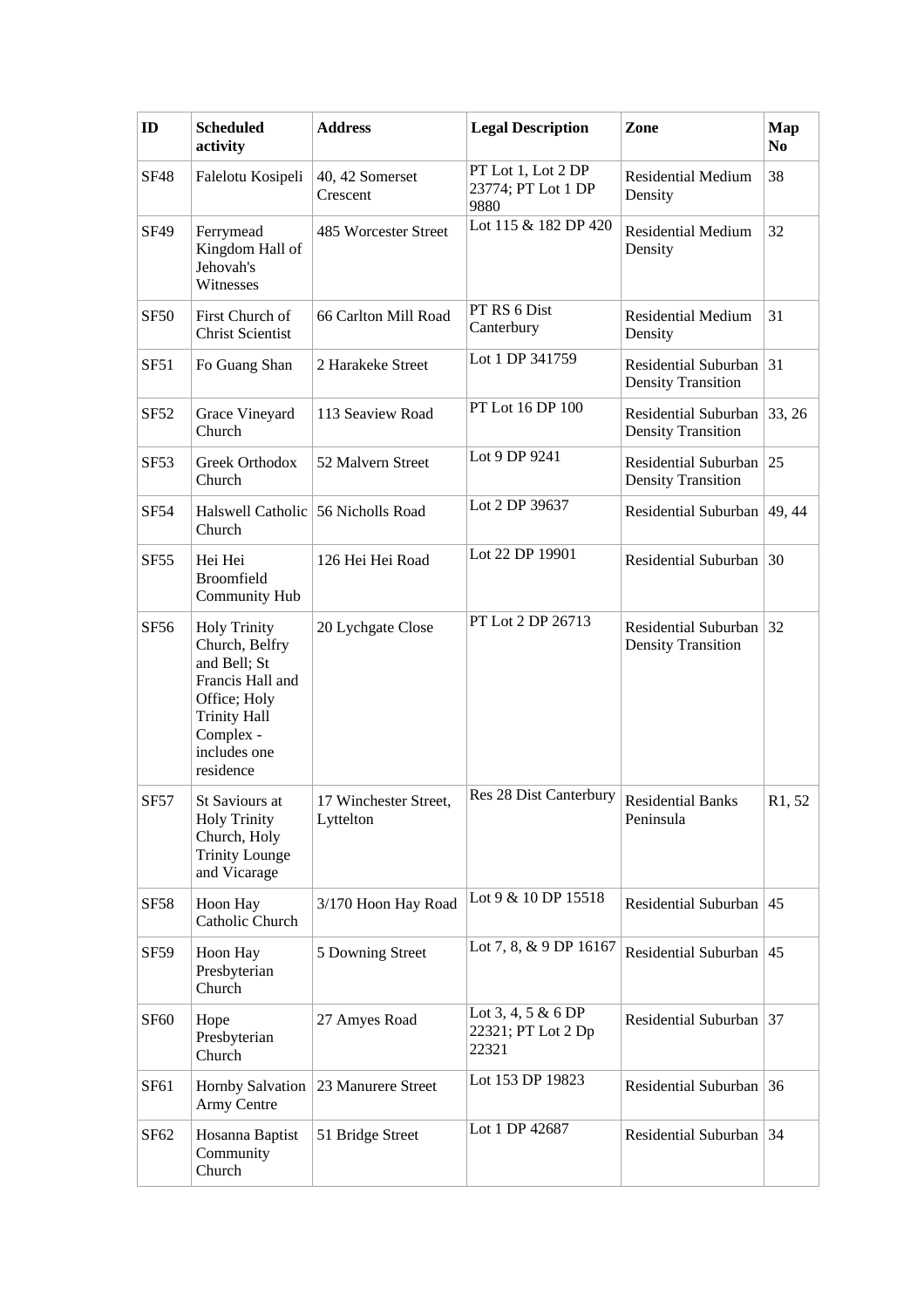| ID               | <b>Scheduled</b><br>activity                                         | <b>Address</b>                                            | <b>Legal Description</b>                                             | Zone                                              | <b>Map</b><br>N <sub>0</sub> |
|------------------|----------------------------------------------------------------------|-----------------------------------------------------------|----------------------------------------------------------------------|---------------------------------------------------|------------------------------|
| SF <sub>63</sub> | Ilam Seventh Day 22 Ilam Road<br><b>Adventist Church</b>             |                                                           | Lot 1 DP 81460; Lot 2<br>DP 80934                                    | Residential Suburban                              | 31                           |
| SF <sub>64</sub> | Knox<br>Presbyterian<br>Church                                       | 28 Wharf Road,<br>Pigeon Bay                              | Lot 10 DP 9833                                                       | <b>Residential Small</b><br>Settlement            | 65, R2                       |
| SF <sub>65</sub> | Korean Full<br>Gospel Church                                         | 537 Ferry Road                                            | Lot 1 DP 12907                                                       | Residential Suburban 39                           |                              |
| SF <sub>66</sub> | Life Church (La<br>Vida Trust)                                       | 34A Hansons Lane                                          | Lot 1 DP 71158; Lot 2<br>DP 40305; PT Lot 24<br>DP 15781             | Residential Suburban                              | 37                           |
| SF <sub>67</sub> | Linwood Avenue<br><b>Union Church</b>                                | 378 Linwood Avenue;<br>119 & 121 Tilford<br><b>Street</b> | Lot 9, 10, 11 & 13 DP<br>17855                                       | Residential Suburban                              | 40                           |
| <b>SF68</b>      | Linwood Baptist<br>Community<br>Church                               | 576 Worcester Street;<br>165, 2/167 Linwood<br>Ave        | Lot 22, PT Lot 21<br>DP1531;                                         | Residential Suburban<br><b>Density Transition</b> | 32                           |
| <b>SF69</b>      | Linwood Bible<br>Chapel                                              | 78 Stanmore Road                                          | Lot 1 & 2 DP 5752                                                    | <b>Residential Medium</b><br>Density              | 32                           |
| <b>SF70</b>      | Linwood<br>Congregational<br>Church                                  | 239 Ferry Road                                            | Lot 15, 16, 17 & 18 DP<br>407                                        | <b>Residential Medium</b><br>Density              | 39                           |
| <b>SF71</b>      | Linwood<br><b>Salvation Army</b><br>Centre                           | 177 Linwood Avenue                                        | Lot 1, 2 DP17401; PT<br>Lot 20, PT Lot 21 DP<br>1791; Lot 18 DP 1531 | Residential Suburban<br><b>Density Transition</b> | 32                           |
| <b>SF72</b>      | Linwood/Aranui-<br>St Georges/Iona<br>Presbyterian<br>Church 1       | 599 & 601 Gloucester<br><b>Street</b>                     | PT Lot 60; Lot 61 DP<br>1532                                         | Residential Suburban<br><b>Density Transition</b> | 32                           |
| <b>SF73</b>      | Linwood/Aranui-<br>St Georges/Iona<br>Presbyterian<br>Church 2       | 304 Breezes Road                                          | Lot 20 DP 899                                                        | Residential Suburban 33                           |                              |
| <b>SF74</b>      | <b>Lyttelton Union</b><br>Church                                     | 44 Winchester Street,<br>Lyttelton                        | Sec 77 Lyttelton Town                                                | <b>Residential Banks</b><br>Peninsula             | R <sub>1</sub> , 52          |
| <b>SF75</b>      | Port Hills Uniting<br>Parish                                         | 40 Winchester Street,<br>Lyttelton                        | Sec 75 Lyttelton Town                                                | <b>Residential Banks</b><br>Peninsula             | 52, R1                       |
| SF76             | Mt Pleasant,<br>Heathcote and<br>Ferrymead<br>Presbyterian<br>Church | 63 St Andrews Hill<br>Road                                | Lot 1 DP 7978                                                        | <b>Residential Hills</b>                          | 47                           |
| <b>SF77</b>      | New Apostolic<br>Church                                              | 356 Wairakei Road                                         | Lot 200 & 203 DP<br>20382; Lot 200 & 201<br>DP 2211                  | Residential Suburban                              | $\sqrt{24}$                  |
| <b>SF78</b>      | New Brighton<br><b>Union Church</b>                                  | 24 Union Street; 10<br>Collingwood Street                 | Lot 2 DP 39564; Lot<br>53 DP 100                                     | Residential Suburban<br><b>Density Transition</b> | 33                           |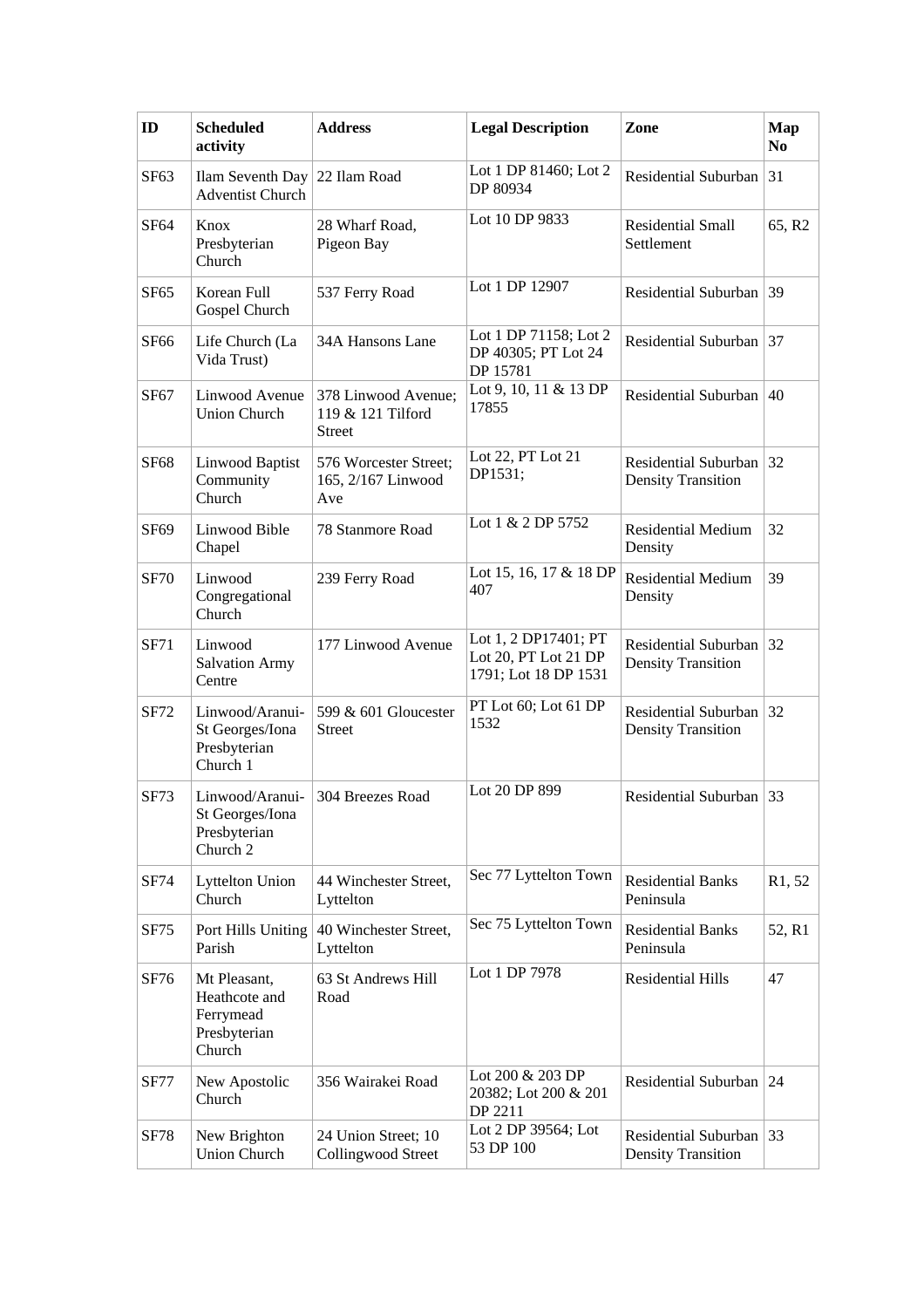| ID          | <b>Scheduled</b><br>activity                           | <b>Address</b>                                                    | <b>Legal Description</b>                                                                        | Zone                                 | <b>Map</b><br>N <sub>0</sub> |
|-------------|--------------------------------------------------------|-------------------------------------------------------------------|-------------------------------------------------------------------------------------------------|--------------------------------------|------------------------------|
| <b>SF79</b> | Noah's Ark                                             | 27A Revelation Drive                                              | Lot 3 DP 485106                                                                                 | <b>Residential Hills</b>             | 48                           |
| <b>SF80</b> | North Avon<br><b>Baptist Church</b>                    | 99, 101, 105 North<br>Avon Road; 8 Petrie<br><b>Street</b>        | Lot 5, 6 DP 2701; PT<br>Lot 5, Lot 6 DP 2702                                                    | Residential Suburban                 | 32                           |
| <b>SF81</b> | North Avon<br>Presbyterian<br>Church                   | 56 Petrie Street                                                  | Lot 36 & 38 DP 3463                                                                             | Residential Suburban 32              |                              |
| <b>SF82</b> | North Beach<br>Christian<br>Fellowship                 | 143 Tedder Avenue                                                 | Lot 3 & 4 DP 4876                                                                               | Residential Suburban                 | 26                           |
| <b>SF83</b> | North Beach<br>Samoan<br>Assembly of God<br>Church     | 246 Bower Avenue                                                  | Lot 13 & 17 DP 3130;<br>Lot 1 & 2 DP 6569                                                       | Residential Suburban 26              |                              |
| <b>SF84</b> | <b>Oasis Baptist</b><br>Community<br>Church            | 306 Waterloo Road                                                 | Lot 201 DP 18599                                                                                | Residential Suburban                 | 36                           |
| <b>SF85</b> | Opawa Baptist<br>Church                                | 276, 277 Wilsons<br>Road; 205, 209<br><b>Hastings Street East</b> | Lot 1 DP 24698; PT<br>Lot 72 DP 45; Lot 2<br>DP 11112; Lot 6 & 7<br>DP 3680; PT Lot 65<br>DP 45 | <b>Residential Medium</b><br>Density | 39                           |
| SF86        | Opawa<br>Community<br>Church                           | 3, 7 Aynsley Terrace;<br>158 Opawa Rd                             | Lot 1, 2 DP 27875; PT<br>Lot 9 DP 1666                                                          | Residential Suburban                 | 39                           |
| <b>SF87</b> | <b>Oxford Terrace</b><br><b>Baptist Church</b>         | 288, 294 Oxford<br>Terrace; 79 Chester<br><b>Street East</b>      | PT Lot 1 DP 3349; PT<br>Sec 525, Sec 527<br>Christchurch Town                                   | Residential Central<br>City          | 32,<br>CC,<br>H16            |
| <b>SF88</b> | Papanui Baptist<br>Church                              | 144, 146 Sawyers<br>Arms Road; 10 La<br>Perouse Place             | Lot 1 DP 19452; RS<br>39552 Dist Canterbury;<br>Lot 2 DP 41675; Lot<br>42 DP 36378              | <b>Residential Suburban</b>          | 24                           |
| <b>SF89</b> | Parklands<br>Kingdom Hall of<br>Jehovah's<br>Witnesses | 3 Waitikiri Drive                                                 | Lot 7 DP 54875                                                                                  | Residential Suburban   20            |                              |
| <b>SF90</b> | Plymouth<br>Brethren -<br>Aylesford St                 | 115 Aylesford Street                                              | Lot 2 DP 30983                                                                                  | Residential Suburban                 | 25                           |
| SF91        | Plymouth<br>Brethren - Breens<br>Rd                    | 24 Breens Road                                                    | Lot 1 DP 50457                                                                                  | Residential Suburban 23              |                              |
| SF92        | Plymouth<br>Brethren -<br>Grahams Rd                   | 3 Grahams Road                                                    | Lot 11 & 12 DP 22851                                                                            | Residential Suburban 30              |                              |
| SF93        | Plymouth<br>Brethren -<br>Harewood Rd                  | 412 Harewood Road                                                 | Lot 2 DP 55759                                                                                  | Residential Suburban 24              |                              |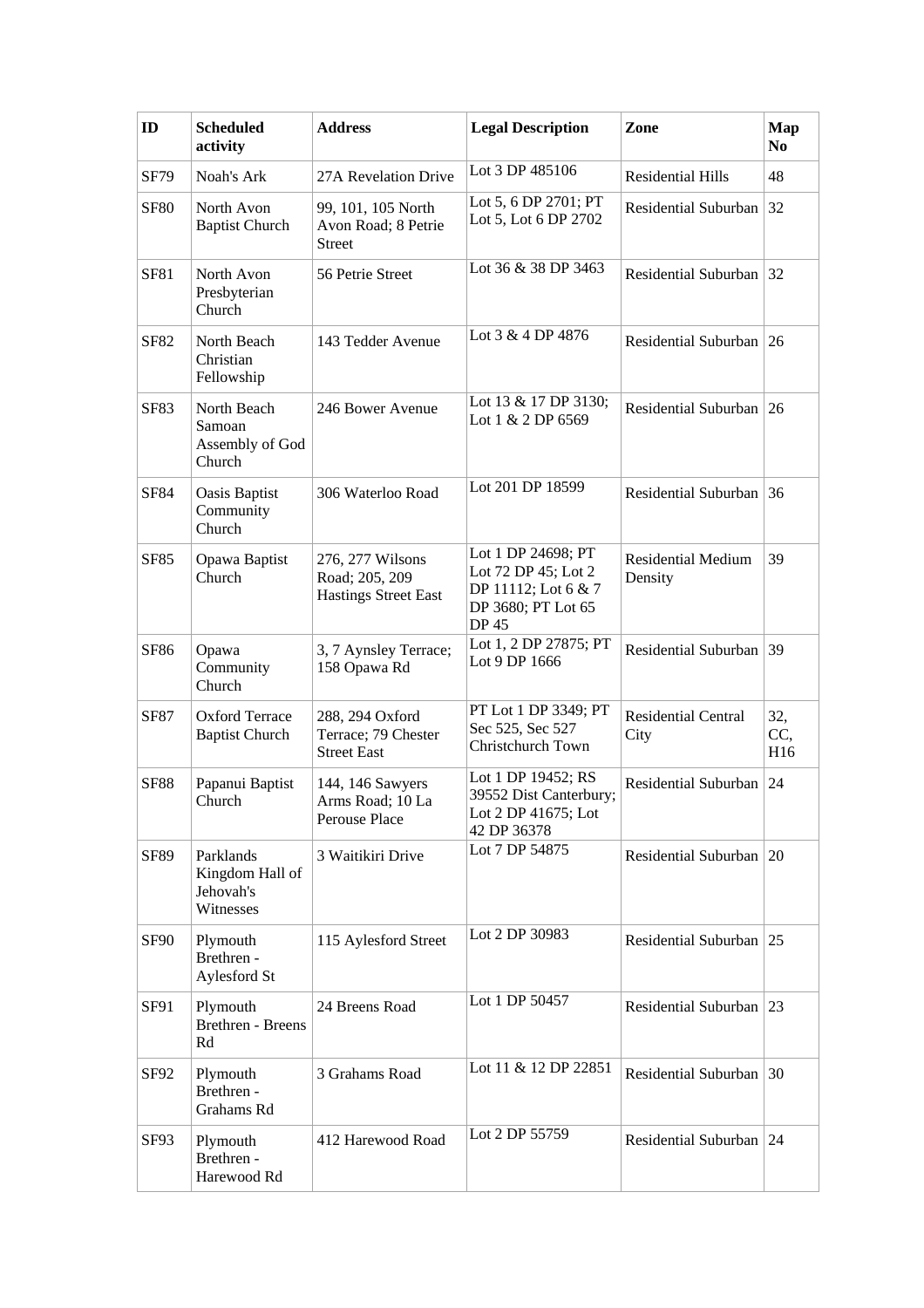| ID               | <b>Scheduled</b><br>activity                                        | <b>Address</b>                                               | <b>Legal Description</b>                              | Zone                                              | <b>Map</b><br>N <sub>0</sub> |
|------------------|---------------------------------------------------------------------|--------------------------------------------------------------|-------------------------------------------------------|---------------------------------------------------|------------------------------|
| SF94             | Plymouth<br>Brethren - Main<br>North Rd                             | 627 Main North Road                                          | Lot 5 DP 17889                                        | Residential Suburban                              | 11                           |
| SF95             | Plymouth<br>Brethren -<br>Tillman Ave                               | 9 Tillman Avenue                                             | Lot 1 DP 67026                                        | Residential Suburban                              | 24                           |
| SF <sub>96</sub> | Plymouth<br>Brethren -<br>Tuckers Rd                                | 58 Tuckers Road                                              | Lot 68 DP 63475                                       | Residential Suburban   18                         |                              |
| SF97             | Quinns Road<br><b>Bible Chapel</b>                                  | 150 Quinns Road                                              | PT Lot 35 DP 15260                                    | Residential Suburban                              | 25                           |
| <b>SF98</b>      | Rasullulah Centre 3 Leacroft Street                                 |                                                              | Lot 885, 886 and 887<br>DP 22942                      | Residential Medium<br>Density                     | 24                           |
| SF99             | of Christchurch                                                     | Reformed Church   1/61 Cornwall Street                       | Lot 2 DP 63251                                        | Residential Suburban<br><b>Density Transition</b> | 32                           |
| <b>SF100</b>     | Reformed Church 28 Shands Road<br>of Dovedale                       |                                                              | Lot 1 DP 27389                                        | Residential Suburban<br><b>Density Transition</b> | 36                           |
| <b>SF101</b>     | <b>Riccarton Baptist</b><br>Church                                  | 110 Peverel Street                                           | Lot 22, 23 & 24 DP<br>9725                            | Residential Suburban<br><b>Density Transition</b> | 38                           |
| SF102            | Riccarton<br>Community<br>Church                                    | 48 Elizabeth Street                                          | Lot 2 DP 21277; PT<br>Lot 3 DP 8503; Lot 4<br>DP 8303 | <b>Residential Medium</b><br>Density              | 38                           |
| SF103            | Riccarton-St<br>Ninian's<br>Presbyterian<br>Church                  | 5, 9 Puriri Street                                           | Lot 2 & 3 DP 26214                                    | Residential Suburban                              | 31                           |
| SF104            | Romanian<br>Orthodox Church<br>of the Dormition<br>of the Theotokos | 40 Phillips Street                                           | Lot 107 & 108 DP 38                                   | <b>Residential Medium</b><br>Density              | 39                           |
| SF105            | Rowley Avenue<br><b>Bible Chapel</b>                                | 26 Rowley Avenue                                             | Lot 46 & 47 DP 27887                                  | Residential Suburban                              | 45                           |
| SF106            | <b>Rutland Street</b><br>Church                                     | 12 Rutland Street                                            | Lot 14, 15, 16 & 17 DP<br>6614                        | Residential Suburban<br><b>Density Transition</b> | 32, 25                       |
| SF107            | Samoan<br>Addington<br>Seventh Day<br>Adventist                     | 61 Brougham Street                                           | Lot 1 DP 44839                                        | <b>Residential Medium</b><br>Density              | 38                           |
| <b>SF108</b>     | Samoan<br>Congregational<br>Church                                  | 91 Dyers Road                                                | Lot 33 DP 405028; PT<br>Lot 9 DP 49848                | Residential Suburban                              | 40                           |
| SF109            | Church                                                              | Shirley Methodist   168 North Parade; 6<br>New Brighton Road | PT Lot 9 DP 3856                                      | <b>Residential Medium</b><br>Density              | 32, 25                       |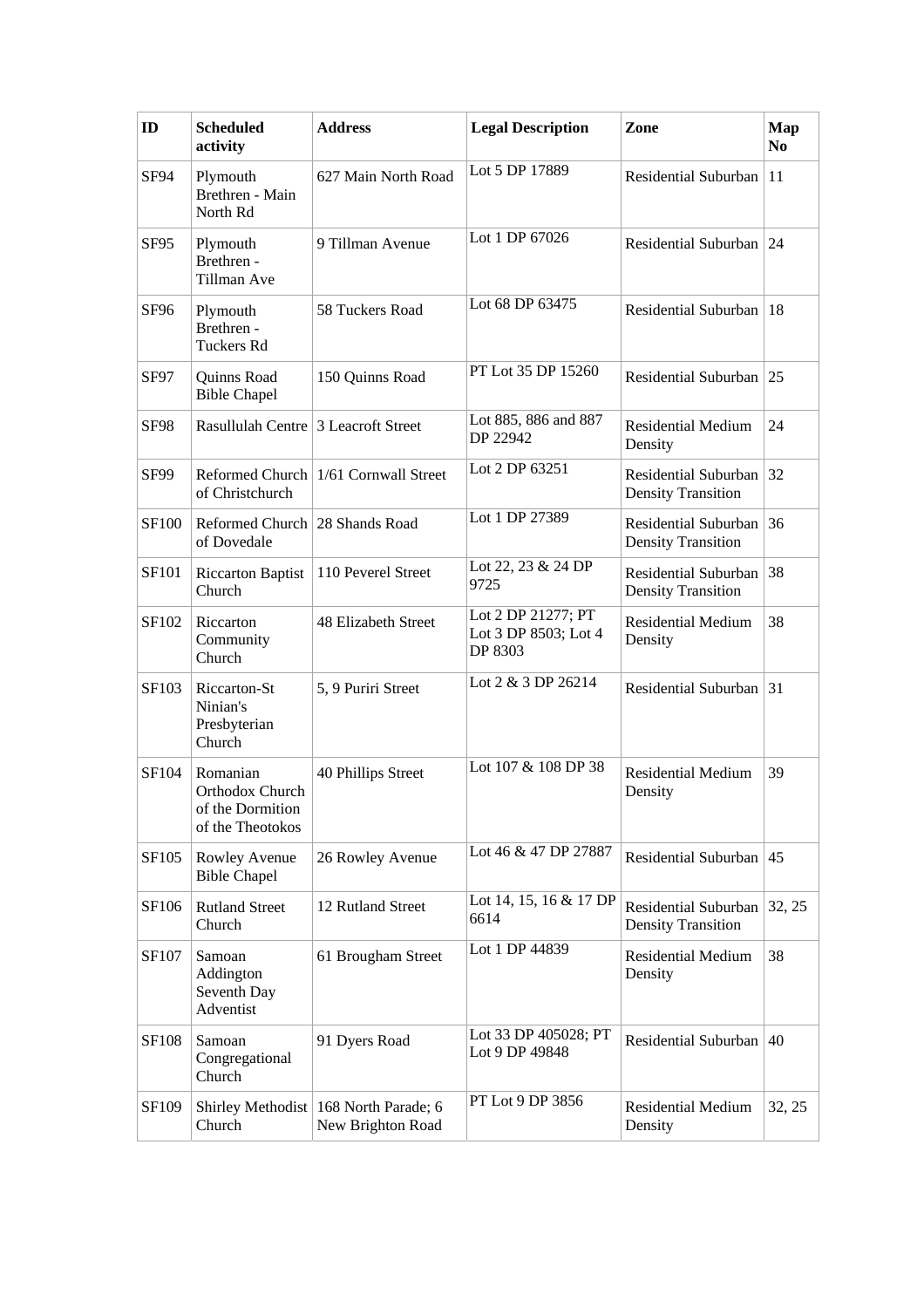| ID           | <b>Scheduled</b><br>activity                                                  | <b>Address</b>                                               | <b>Legal Description</b>                                                                                   | Zone                                                 | <b>Map</b><br>N <sub>0</sub> |
|--------------|-------------------------------------------------------------------------------|--------------------------------------------------------------|------------------------------------------------------------------------------------------------------------|------------------------------------------------------|------------------------------|
| SF110        | Shirley Samoan<br>Assembly of God<br>Church                                   | 341 Hills Road                                               | Lot 36 & 37 DP 13198                                                                                       | Residential Suburban                                 | 25                           |
| <b>SF111</b> | South West<br>Baptist Church -<br>Halswell                                    | 6, 10 Balcairn Street                                        | Lot 15 & 16 DP 28414                                                                                       | Residential Suburban                                 | 44                           |
| SF112        | South West<br>Baptist Church-<br>Spreydon                                     | 235, 242 & 248<br>Lyttelton Street; 31 &<br>55 Cobham Street | Lot 1 & 2 DP 80743;<br>Lot 16 & 19 DP 24754;<br>Lot 4 $&$ 5 DP 7606                                        | Residential Suburban 38<br><b>Density Transition</b> |                              |
| SF113        | Spreydon-St<br>James<br>Presbyterian<br>Church                                | 46 Bewdley Street                                            | Lot 2 DP 301512                                                                                            | Residential Suburban<br><b>Density Transition</b>    | 38                           |
| SF114        | St Aidan's<br>Church, Vicarage<br>and Hall                                    | 63 Brookside Terrace                                         | Lot 75 DP 15693                                                                                            | Residential Suburban 24                              |                              |
| SF115        | St Albans Baptist<br>Church                                                   | 64 McFaddens Road                                            | Lot 4 DP 70361                                                                                             | Residential Suburban 25                              |                              |
| SF116        | <b>St Albans Uniting</b><br>Church                                            | 36 Nancy Avenue; 262<br><b>Knowles Street</b>                | Lot 2 DP 38769; Lot<br>47 DP 15961                                                                         | Residential Suburban                                 | 25                           |
| SF117        | <b>St Ambrose</b><br>Church, Hall and<br>Former Vicarage                      | 309 Breezes Road                                             | Lot 3, PT Lot 4 DP<br>3564                                                                                 | Residential Suburban 33                              |                              |
| <b>SF118</b> | St Andrew's<br>Church and Hall -<br>Diamond<br>Harbour                        | 85 Marine Drive                                              | Lot 36 & 37 DP 10949                                                                                       | <b>Residential Banks</b><br>Peninsula                | 59, R1                       |
| SF119        | St Andrew's<br>Church and<br>Sunday School –<br>Redcliffs                     | 148 Main Road                                                | Lot 1 DP 926; PT Lot 1<br>DP 1228                                                                          | Residential Suburban                                 | 48                           |
| SF120        | St Andrew's<br>Church, Lounge<br>and Kitchen                                  | 107 Marriotts Road                                           | Lot 6 & 7 DP 5675; PT<br>Lot 8 DP 5675                                                                     | Residential Suburban 26                              |                              |
| SF121        | <b>St Anne's Church</b><br>and Hall                                           | 9 Wilsons Road South                                         | PT Lots 10 & 11 DP<br>6118; Lot 9 DP 6118                                                                  | Residential Suburban                                 | 46                           |
| SF122        | <b>St Augustines</b><br>Church, Tower,<br>Hall and Hannan<br>Room             | 5 Cracroft Terrace                                           | Lot 1 DP 78644                                                                                             | <b>Residential Hills</b>                             | 46                           |
| SF123        | <b>St Barnabas</b><br>Church, Hall and<br>Parish<br>Administration<br>Offices | 8 Tui Street                                                 | Pt RS 18 Canterbury<br>Dist, Pt RS 18<br>Canterbury Dist, Pt<br>Lots 3,4,4A,4A,5 DP<br>2528, Lot 6 DP 2528 | Residential Suburban                                 | 31                           |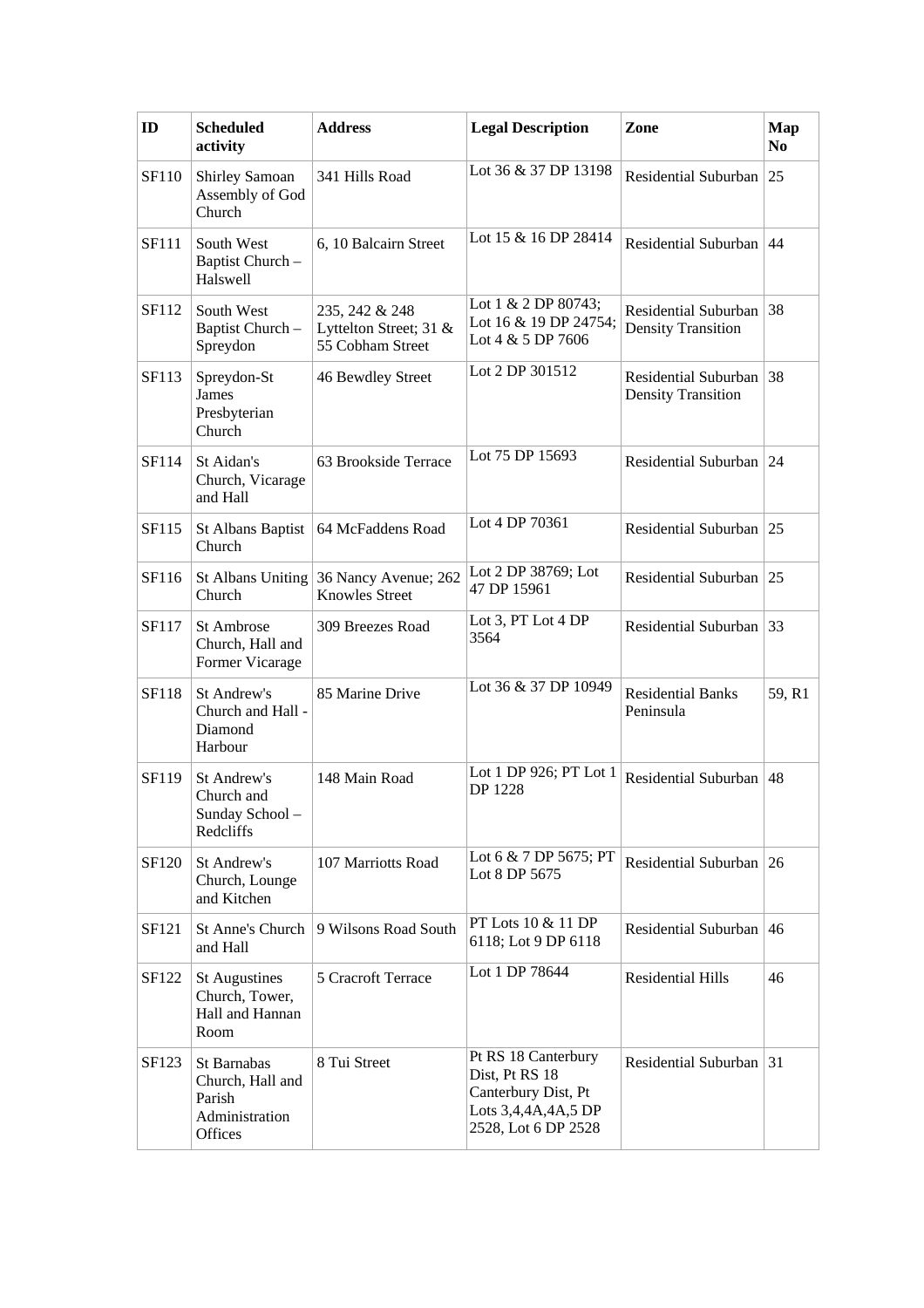| ID           | <b>Scheduled</b><br>activity                                             | <b>Address</b>                   | <b>Legal Description</b>             | Zone                                              | <b>Map</b><br>N <sub>0</sub> |
|--------------|--------------------------------------------------------------------------|----------------------------------|--------------------------------------|---------------------------------------------------|------------------------------|
| SF125        | <b>St Chads Church</b><br>and Hall                                       | 1 Carnarvon Street               | Lot 2 DP 378215                      | Residential Suburban                              | 33                           |
| SF126        | St Christopher's<br>Church, Hall<br>1958, and Hall<br>1964               | 242 Avonhead Road                | Lot 1 DP 78643; Lot 2<br>DP 21506    | Residential Suburban                              | 30                           |
| SF127        | St Columba's<br>Church, Hall and<br>Vicarage                             | 452 Main South Road              | Lot 1 DP 17023                       | <b>Residential Medium</b><br>Density              | 36                           |
| <b>SF128</b> | St David's<br>Church and Hall                                            | 831 Main North Road              | Lot 1 DP 45051                       | <b>Residential Suburban</b>                       | 12                           |
| SF129        | <b>St Faith's Church</b><br>and Parish Hall                              | 46 Hawke Street                  | Lot 2 DP 305285                      | Residential Suburban<br><b>Density Transition</b> | 26                           |
| SF130        | St James' Church,<br>Parish Lounge<br>and Church<br><b>House Offices</b> | 65, 69 Riccarton Road            | Lot 1 & 2 DP 396599                  | <b>Residential Medium</b><br>Density              | 31                           |
| SF131        | St John the<br>Evangelist<br>Church -<br>Duvauchelle                     | 6079 Christchurch<br>Akaroa Road | Lot 2 DP 302088                      | <b>Residential Banks</b><br>Peninsula             | 70, R4                       |
| SF132        | St John the<br>Evangelist<br>Church - Okains<br><b>Bay</b>               | 1131 Okains Bay Road             | Lot 2 DP 53311                       | <b>Residential Small</b><br>Settlement            | 68, R5                       |
| SF133        | St John's Church<br>- Little River                                       | 4183 Christchurch<br>Akaroa Road | PT RS 4259 Dist<br>Canterbury        | <b>Residential Small</b><br>Settlement            | 69, R4                       |
| SF134        | St John's Church<br>and Hall                                             | 2-4 Chedworth<br>Avenue          | Lot 2 DP 38458; Lot 1<br>DP 38458    | Residential Suburban                              | 24                           |
| SF135        | St John's Church<br>and Hall                                             | 10 St Johns Street               | Lot 2 DP 38652                       | Residential Suburban                              | 40                           |
| SF136        | St John's<br>Methodist<br>Church                                         | 49 Bryndwr Road                  | Lot 2 DP 25855                       | Residential Suburban                              | 31                           |
| SF137        | St John's Union<br>Church                                                | 4 Augusta Street                 | PT Lot 39 DP 926                     | Residential Suburban                              | 48                           |
| <b>SF138</b> | St Kentigern's<br><b>Burwood United</b><br>Parish                        | 45 Rookwood Avenue               | Lot 25 DP 5753; PT<br>Lot 24 DP 6099 | Residential Suburban 26                           |                              |
| SF139        | St Luke the<br>Evangelist<br>Church and<br>Vicarage                      | 248 Manchester Street            | Lot 1 DP 70089; PT<br>Lot 2 DP 70089 | Residential Central<br>City                       | 32,<br>CC,<br>H11            |
| SF140        | St Luke's Church                                                         | 212 Pine Avenue                  | Lot 43 & PT Lot 42 DP<br>884         | Residential Suburban 34                           |                              |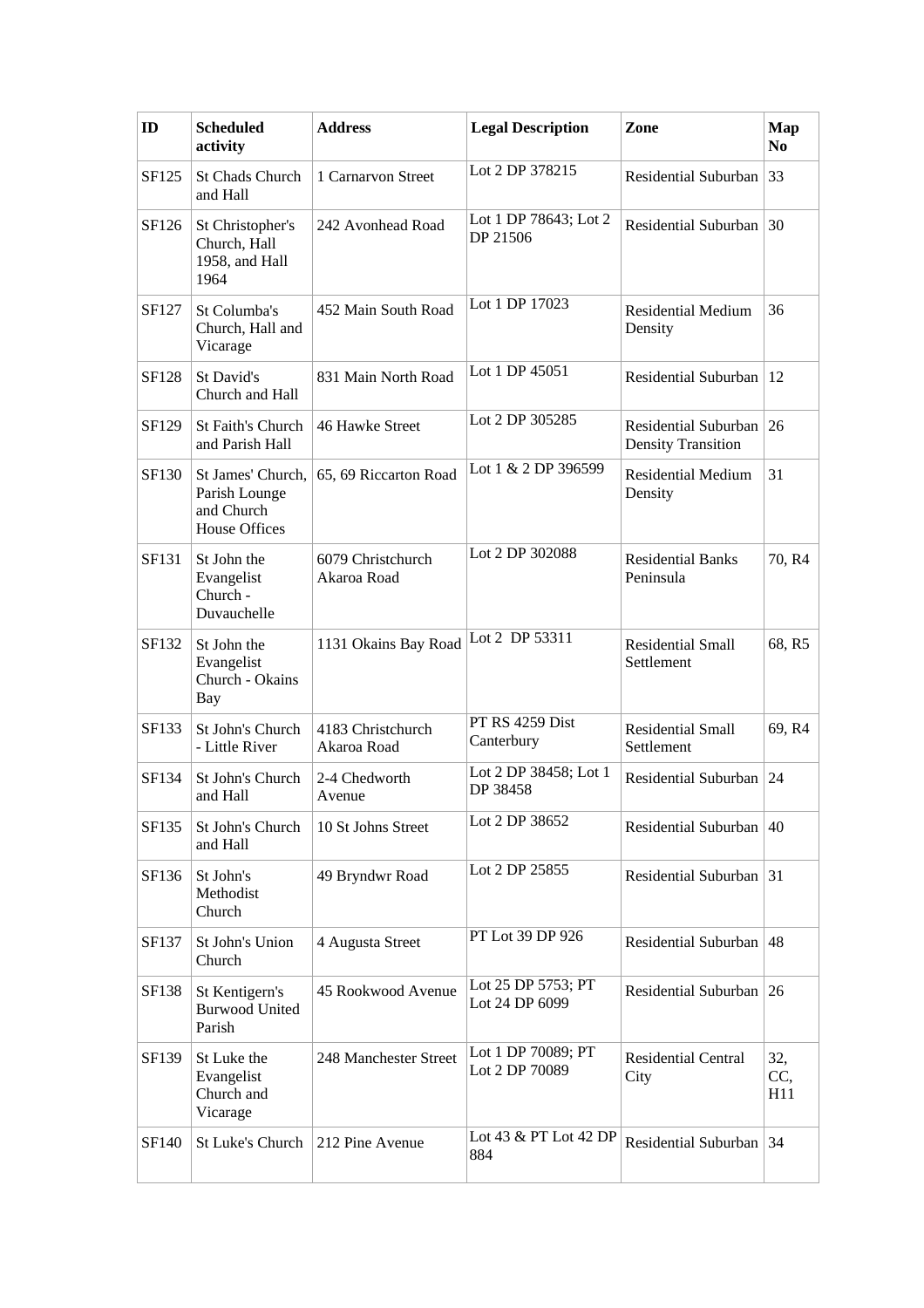| ID    | <b>Scheduled</b><br>activity                                       | <b>Address</b>                                  | <b>Legal Description</b>                                                     | Zone                                                 | Map<br>N <sub>0</sub> |
|-------|--------------------------------------------------------------------|-------------------------------------------------|------------------------------------------------------------------------------|------------------------------------------------------|-----------------------|
| SF141 | St Luke's<br>Methodist<br>Church                                   | 438 Halswell Road                               | Lot 1 DP 23481; Lot 2<br>DP18478                                             | Residential Suburban                                 | 49                    |
| SF142 | Assembly of God<br>Church                                          | St Luke's Samoan 21 St Lukes Street             | Lot 2 DP 392141, Lot<br>8, 9 & 10 DP 43076                                   | Residential Suburban                                 | $40^{\circ}$          |
| SF143 | St Mark's Church<br>and Hall                                       | 1 Vincent Place                                 | Lot 1 DP 36248                                                               | Residential Suburban 39                              |                       |
| SF144 | St Mark's<br>Methodist<br>Church                                   | 94 Barrington Street;<br>5, 7 Somerfield Street | Lot 2 DP 22623; PT<br>Lot 13 & PT Lot 14 DP<br>1885                          | Residential Suburban                                 | 45                    |
| SF145 | St Martin's<br>Church, Hall,<br>Others and<br>Vicarage             | 56 Lincoln Road; 15<br>Dundee Place             | Lot 1 DP 17103; Lot 2<br>DP 19087; PT Lot 6<br>DP 1981; Pt Lot 2 DP<br>17103 | Residential Suburban 38                              |                       |
| SF146 | St Martin's<br>Presbyterian<br>Church                              | 43 St Martins Road                              | PT Lot 1 DP 6412                                                             | Residential Suburban $ 46$                           |                       |
| SF147 | St Martin's<br>Seventh Day<br><b>Adventist Church</b>              | 32 Riverlaw Terrace                             | Lot 5 DP 40173                                                               | Residential Suburban 39                              |                       |
| SF148 | St Mary's<br>Church, Hall,<br>Office and<br>Vicarage,<br>Merivale  | 24, 26, 30 Church<br>Lane                       | Lot 1 DP 40505; Lot 1<br>DP 1720; Lot 1 DP<br>308329                         | <b>Residential Medium</b><br>Density                 | 31                    |
| SF149 | St Mary's Church<br>and Belltower,<br>Addington                    | 30 Church Square                                | PT RS 72 Dist<br>Canterbury                                                  | <b>Residential Medium</b><br>Density                 | 38                    |
| SF150 | and Parish Hall,<br>Halswell                                       | St Mary's Church 329 Halswell Road              | Lot 1 DP 60019                                                               | Residential Suburban $ 44$                           |                       |
| SF151 | St Mary's Church 2 Truscotts Road<br>and Parish Hall,<br>Heathcote |                                                 | Lot 25 & 26 DP 317;<br>PT RS 19 Dist<br>Canterbury                           | Residential Suburban $ 47 $                          |                       |
| SF152 | St Matthew's<br>Church and Hall                                    | 143 Cranford Street                             | Lot 85 & PT Lot 86 DP<br>1527                                                | Residential Suburban 25<br><b>Density Transition</b> |                       |
| SF153 | <b>St Nicholas</b><br>Church and<br>Fellowship<br>Centre           | 231 Barrington Street                           | Lot 10 DP 46856; PT<br>Lot 1 DP 43402                                        | Residential Suburban<br><b>Density Transition</b>    | 45                    |
| SF154 | St Paul's Church,<br>Parish Hall and<br>Office                     | 1 Harewood Road; 51<br><b>Bellvue Avenue</b>    | Lot 5, 6, 7 & 9 DP<br>16730; PT Res 64 Dist<br>Canterbury                    | <b>Residential Medium</b><br>Density                 | 24                    |
| SF155 | St Pauls Lutheran<br>Church                                        | 130 Burwood Road                                | Lot 1 DP 52160                                                               | Residential Suburban 26                              |                       |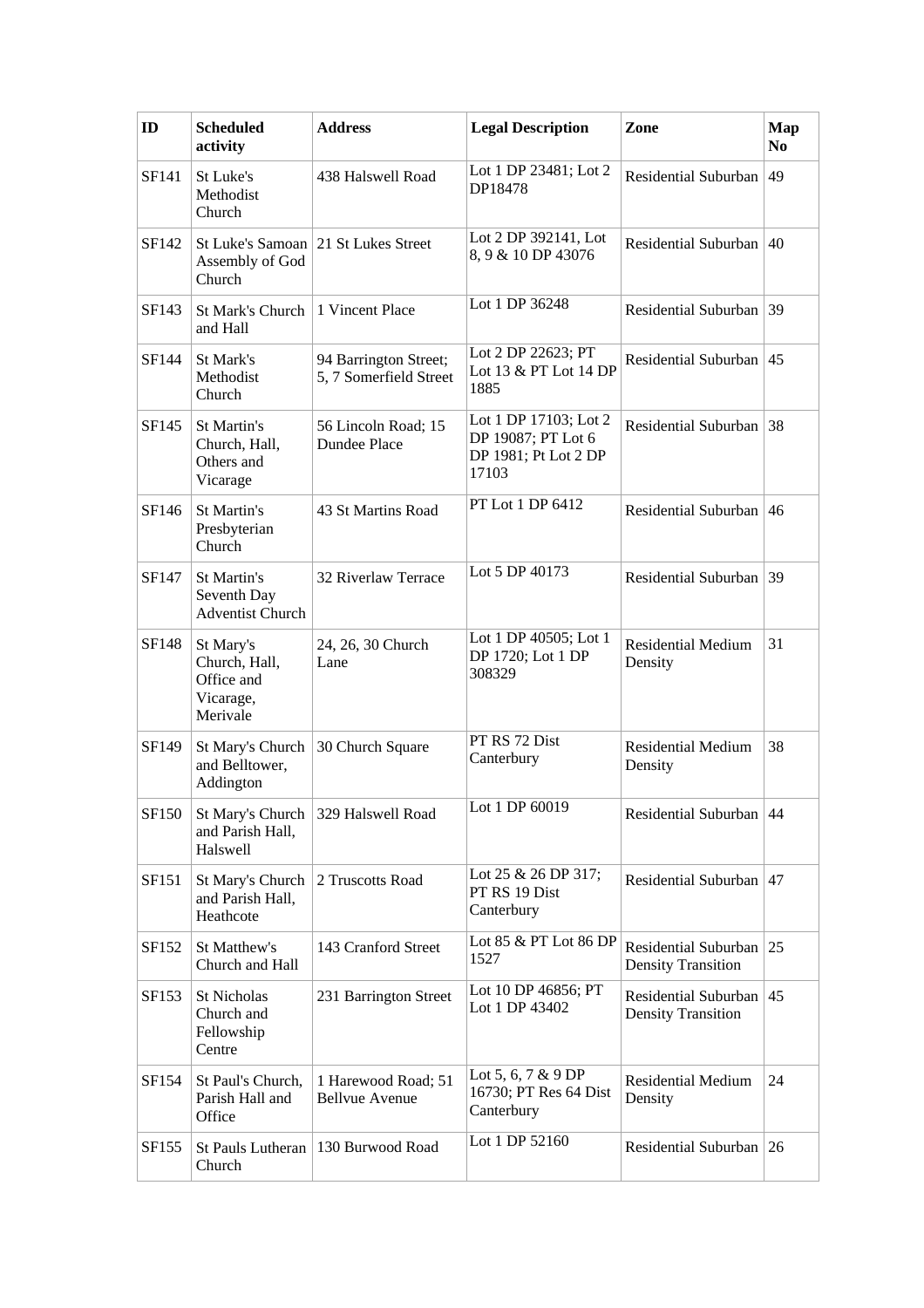| ID    | <b>Scheduled</b><br>activity                                                  | <b>Address</b>           | <b>Legal Description</b>                                          | Zone                                                 | <b>Map</b><br>N <sub>0</sub> |
|-------|-------------------------------------------------------------------------------|--------------------------|-------------------------------------------------------------------|------------------------------------------------------|------------------------------|
| SF156 | St Peter's Church                                                             | 24 Main South Road       | PT Lot 2 DP 13527                                                 | Residential Suburban<br><b>Density Transition</b>    | 30                           |
| SF157 | St Peter's Church<br>and Parish<br>Lounge                                     | 10 Rue Balguerie         | PT RS 200 Dist<br>Canterbury                                      | <b>Residential Banks</b><br>Peninsula                | 77, R5                       |
| SF158 | <b>St Peter's Parish</b><br>Hall, Bowden<br>Sunday School<br>Hall             | 25 Yaldhurst Road        | PT Lot 2 DP 13527                                                 | Residential Suburban 30<br><b>Density Transition</b> |                              |
| SF159 | St Saviour's<br>Church and Hall                                               | 50 Kirk Road             | Lot 1 DP 7455; PT RS<br>3124 Dist Canterbury                      | Residential Suburban 35                              |                              |
| SF160 | St Saviour's<br>Church and Hall                                               | 202 Colombo Street       | Lot 2 DP 6744; Lot 8<br>& 9 DP 9862; PT RS<br>227 Dist Canterbury | <b>Residential Medium</b><br>Density                 | 39                           |
| SF161 | St Silas Church                                                               | 241 Main North Road      | PT Lot 4 DP 15355; PT<br>RS 291 Dist<br>Canterbury                | Residential Suburban   18                            |                              |
| SF162 | St Stephen's<br>Church / Marsden<br>Centre and<br>Vicarage                    | 2-6 Emmett Street        | Lot 178, 179, 180 &<br>181 DP 15482                               | Residential Suburban 25                              |                              |
| SF163 | St Stephen's<br>Methodist<br>Church                                           | 376 Yaldhurst Road       | Lot 3 DP 312492; PT<br>Lot DP 338; PT RS<br>1226 Dist Canterbury  | Residential Suburban 30                              |                              |
| SF164 | St Stephen's<br>Presbyterian<br>Church                                        | 190, 192 Aorangi<br>Road | Lot 4, 5 DP 25168                                                 | Residential Suburban 31                              |                              |
| SF165 | St Thomas'<br>Church and Hall                                                 | 17 Strowan Road          | Lot 56 DP 730                                                     | Residential Suburban 31                              |                              |
| SF166 | St Timothy's<br><b>Burnside</b><br>Anglican Church,<br>Lounge and<br>Vicarage | 40-46 Kendal Avenue      | Lot 399, 400, 401, 402<br>& 403 DP 20512                          | Residential Suburban 23                              |                              |
| SF167 | <b>Subud Centre</b>                                                           | 105 Bridle Path Road     | Lot 1 & 2 DP 2576; PT<br>RS 19 Dist Canterbury                    | Residential Suburban $ 47 $                          |                              |
| SF168 | <b>Sumner Uniting</b><br>Church                                               | 6 Hardwicke Street       | Lot 44 DP 13                                                      | Residential Suburban<br><b>Density Transition</b>    | 48                           |
| SF169 | Sydenham<br><b>Salvation Army</b><br>Centre                                   | 250 Colombo Street       | Lot 1 & 2 DP 1235                                                 | <b>Residential Medium</b><br>Density                 | 39                           |
| SF170 | Te Rangimarie<br>Centre                                                       | 360 Gloucester Street    | Lot 1 DP 25875; PT<br>RS 26 Dist Canterbury                       | <b>Residential Medium</b><br>Density                 | 32                           |
| SF171 | The Church in<br>Christchurch                                                 | 99 & 105 Mathers<br>Road | Lot 458, 459, 460 $\&$<br>461 DP 27578                            | Residential Suburban                                 | 45                           |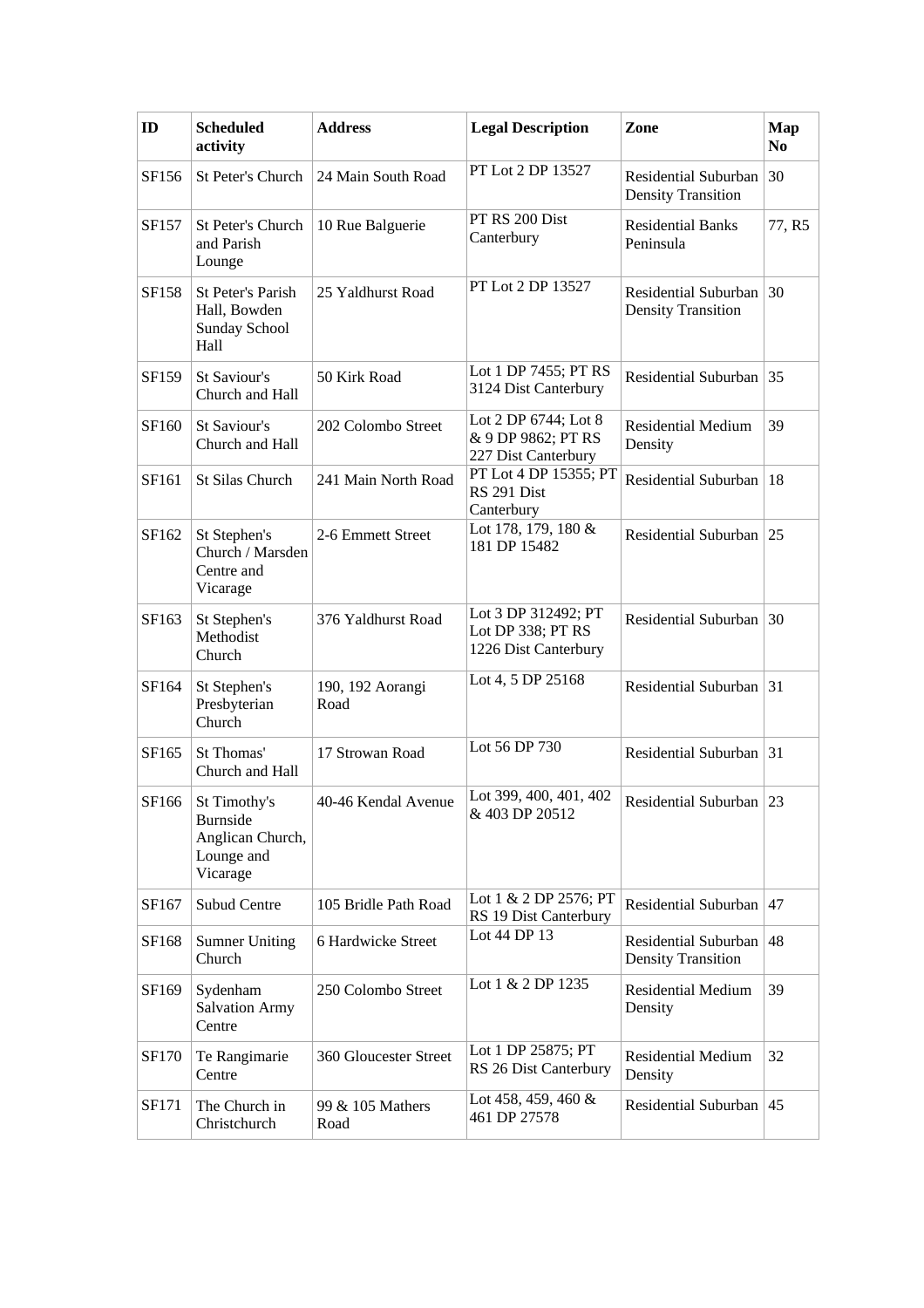| ID           | <b>Scheduled</b><br>activity                                                 | <b>Address</b>                              | <b>Legal Description</b>                                                     | Zone                                              | <b>Map</b><br>N <sub>0</sub> |
|--------------|------------------------------------------------------------------------------|---------------------------------------------|------------------------------------------------------------------------------|---------------------------------------------------|------------------------------|
| SF172        | The Church of<br>Jesus Christ of<br><b>Latter Day Saints</b><br>- Avon River | 31 MacKenzie Avenue                         | Lot 1 & 2 DP 35792;<br>PT Lot 1 DP 4961                                      | Residential Suburban<br><b>Density Transition</b> | 39                           |
| SF173        | The Church of<br>Jesus Christ of<br><b>Latter Day Saints</b><br>- Cashmere   | 81 Ashgrove Terrace                         | Lot 1 DP 42842                                                               | Residential Suburban                              | 45                           |
| SF174        | The Church of<br>Jesus Christ of<br><b>Latter Day Saints</b><br>- Merivale   | 25 Fendalton Road                           | Lot 2 DP 26862                                                               | Residential Suburban 31                           |                              |
| SF175        | Centre                                                                       | The Lamb of God   19 Thames Street          | Lot 1 DP 6309; Lot 2<br>DP 16093                                             | Residential Suburban                              | 25                           |
| SF176        | The Oratory                                                                  | 141 Rutland Street                          | Lot 1 DP 23263                                                               | Residential Suburban                              | 24                           |
| SF177        | The Potters<br>House Christian<br>Church                                     | 12 Berwick Street                           | Lot 1 DP 22800                                                               | Residential Suburban<br><b>Density Transition</b> | 32                           |
| <b>SF178</b> | The Spiritualist<br>Church of New<br>Zealand                                 | 41 & 43 Glenroy<br><b>Street</b>            | PT Lot 1 & 2 DP 455                                                          | <b>Residential Suburban</b>                       | 40                           |
| SF179        | <b>Travis Junction</b><br>Life Centre                                        | 158 Travis Road; 71,<br>86 Atlantis Street  | Lot 1, 2 DP 48405; Lot<br>101 DP 302934                                      | Residential Suburban 26                           |                              |
| <b>SF180</b> | <b>True Jesus</b><br>Church                                                  | 7 & 9 Whiteleigh<br>Avenue                  | PT Lot 1 DP 22425;<br>Lot 2 DP 64955; PT<br>Lot 4 DP 2851; Lot 1<br>DP 64955 | <b>Residential Medium</b><br>Density              | 38                           |
| SF181        | <b>Upper Riccarton</b><br>Methodist<br>Church                                | 20 Yaldhurst Road; 3<br><b>Brake Street</b> | Lot 73 DP 212; PT Lot<br>41 DP 201                                           | Residential Suburban<br><b>Density Transition</b> | 30                           |
| SF182        | Woolston<br>Catholic Church                                                  | 739 Ferry Road                              | PT Lots 4 & 5 DP 1932                                                        | Residential Suburban                              | 40                           |
| SF183        | Yolin Korean<br>Church                                                       | 180 Clarence Street                         | Lot 1 DP 10884; Lot<br>26 DP 552                                             | <b>Residential Medium</b><br>Density              | 31                           |
|              | <b>Scheduled Cultural Activities</b>                                         |                                             |                                                                              |                                                   |                              |
| CU1          | Yaldhurst<br>Transport and<br><b>Science Museum</b>                          | 26 School Road                              | Pt RS 1482 Canterbury<br>Dist                                                | Rural Urban Fringe                                | 29                           |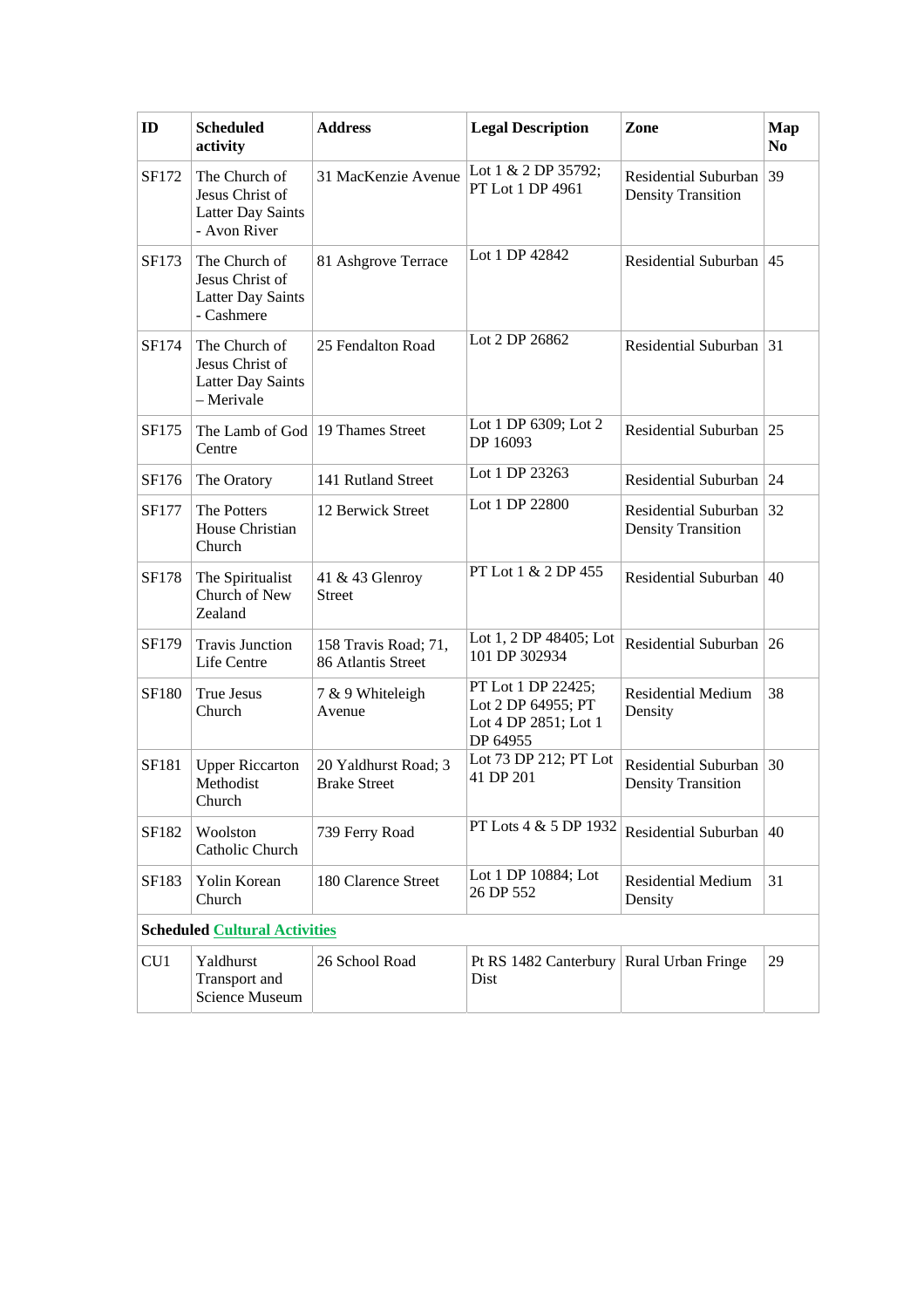| ID              | <b>Scheduled</b><br>activity                   | <b>Address</b>                                      | <b>Legal Description</b>                                                                                                                                                                                                                                                                     | Zone                                                 | Map<br>N <sub>0</sub> |
|-----------------|------------------------------------------------|-----------------------------------------------------|----------------------------------------------------------------------------------------------------------------------------------------------------------------------------------------------------------------------------------------------------------------------------------------------|------------------------------------------------------|-----------------------|
| CU <sub>2</sub> | Ferrymead<br>Heritage Park                     | 50 Ferrymead Park<br>Drive; 275 Bridle Path<br>Road | Lots 1 & 2 DP 75787;<br>Lot 3 DP 75788; Lot 1<br>DP 75789; PT LOT 5<br>DP 860; PT RS 8 (BM<br>341); Lots 1 & 2 DP<br>28250; PT RS 8 (A<br>6402, BM 341); Lots 6-<br>7 & 9 DP 814; PT Lots<br>8 & 34 DP 814; PT RS<br>43; Lots 1 & 2 DP<br>40605; Lots 1-3 DP<br>28401; RS 38893 (SO<br>9125) | Open Space<br><b>Community Parks</b>                 | 47                    |
|                 | <b>Scheduled Service Stations</b>              |                                                     |                                                                                                                                                                                                                                                                                              |                                                      |                       |
| SS <sub>1</sub> | Armagh Auto                                    | 317 Barbadoes Street                                | Lot 1 DP 71840                                                                                                                                                                                                                                                                               | <b>Residential Central</b><br>City                   | H16                   |
| SS <sub>2</sub> | Z Energy<br>Barrington                         | 253 Barrington Street                               | Lot 1 DP 44640                                                                                                                                                                                                                                                                               | Residential Suburban<br><b>Density Transition</b>    | 45                    |
| SS <sub>3</sub> | <b>Beach Road Tyre</b><br>and Auto Centre      | 89-91 Beach Road                                    | Lots 1 & 2 DP 25521                                                                                                                                                                                                                                                                          | Residential Suburban                                 | 26                    |
| SS <sub>4</sub> | <b>Bealey Avenue</b><br><b>Service Station</b> | 270 Bealey Avenue                                   | Lots 1-4 DP 6752, Pt<br>TR 159                                                                                                                                                                                                                                                               | <b>Residential Central</b><br>City                   | H11                   |
| SS <sub>5</sub> | On the Go<br>Middleton                         | 324 Blenheim Road                                   | Lot 12 DP 13576                                                                                                                                                                                                                                                                              | Residential Suburban                                 | 38                    |
| SS <sub>6</sub> | <b>Blighs Road</b><br><b>Service Station</b>   | 64 Blighs Road                                      | Lot 1 DP 28218 Lots 3<br>& 6 DP 1978                                                                                                                                                                                                                                                         | Residential Suburban                                 | 24                    |
| SS7             | <b>Bromley Auto</b><br>Services                | 427 Breezes Road                                    | Lot 1 DP 16645                                                                                                                                                                                                                                                                               | Residential Suburban                                 | 33                    |
| SS <sub>8</sub> | Z Energy<br>Woolston                           | 417-419 Ferry Road                                  | Lots 1-3 DP 9049; Lot<br>4 DP 198                                                                                                                                                                                                                                                            | Residential Suburban 39<br><b>Density Transition</b> |                       |
| SS <sub>9</sub> | Mobil Ferry Road 619 Ferry Road                |                                                     | Pt Lot 9 DP 10453, Pt<br>Lot 1 DP 39                                                                                                                                                                                                                                                         | Residential Suburban                                 | 40                    |
| <b>SS10</b>     | <b>BP</b> Halswell                             | 244 Halswell Road                                   | Lot 5 DP 18615, Lots<br>10,7,8,9 DP 20563                                                                                                                                                                                                                                                    | Residential Suburban                                 | 44                    |
| SS11            | Challenge!<br>Halswell                         | 345 Halswell Road                                   | Lot 2 DP 339018, Lot 2<br>DP 46884                                                                                                                                                                                                                                                           | Residential Suburban                                 | 49                    |
| SS12            | Z Energy<br>Bishopdale                         | 208-210 Harewood<br>Road                            | Lots 40-41 DP 17536<br>Pt Lot 1 DP 12609                                                                                                                                                                                                                                                     | Residential Suburban 24                              |                       |
| SS13            | Z Energy New<br><b>Brighton</b>                | 38-40 Hawke Street                                  | Lot 1 DP 25884 Pt Lot<br>79 DP 140 Lot 1 DP<br>44932                                                                                                                                                                                                                                         | Residential Suburban<br><b>Density Transition</b>    | 26; 27                |
| SS14            | <b>BP</b> Mairehau                             | 435 Innes Road                                      | Lots 4 & 5 DP 18127                                                                                                                                                                                                                                                                          | Residential Suburban                                 | 25                    |
| SS15            | Z Energy<br>Addington                          | 250 Lincoln Road                                    | Lots 1,2,3 DP 42678                                                                                                                                                                                                                                                                          | <b>Residential Medium</b><br>Density                 | 38                    |
| SS16            | <b>BP</b> Linwood                              | 457 Linwood Avenue                                  | Lot 1 DP 75853                                                                                                                                                                                                                                                                               | Residential Suburban                                 | 40                    |
| SS17            | <b>BP</b> Redcliffs                            | 172 Main Road                                       | Lot $1 \& Pt$ Lot $2 DP$<br>10599                                                                                                                                                                                                                                                            | Residential Suburban                                 | 48                    |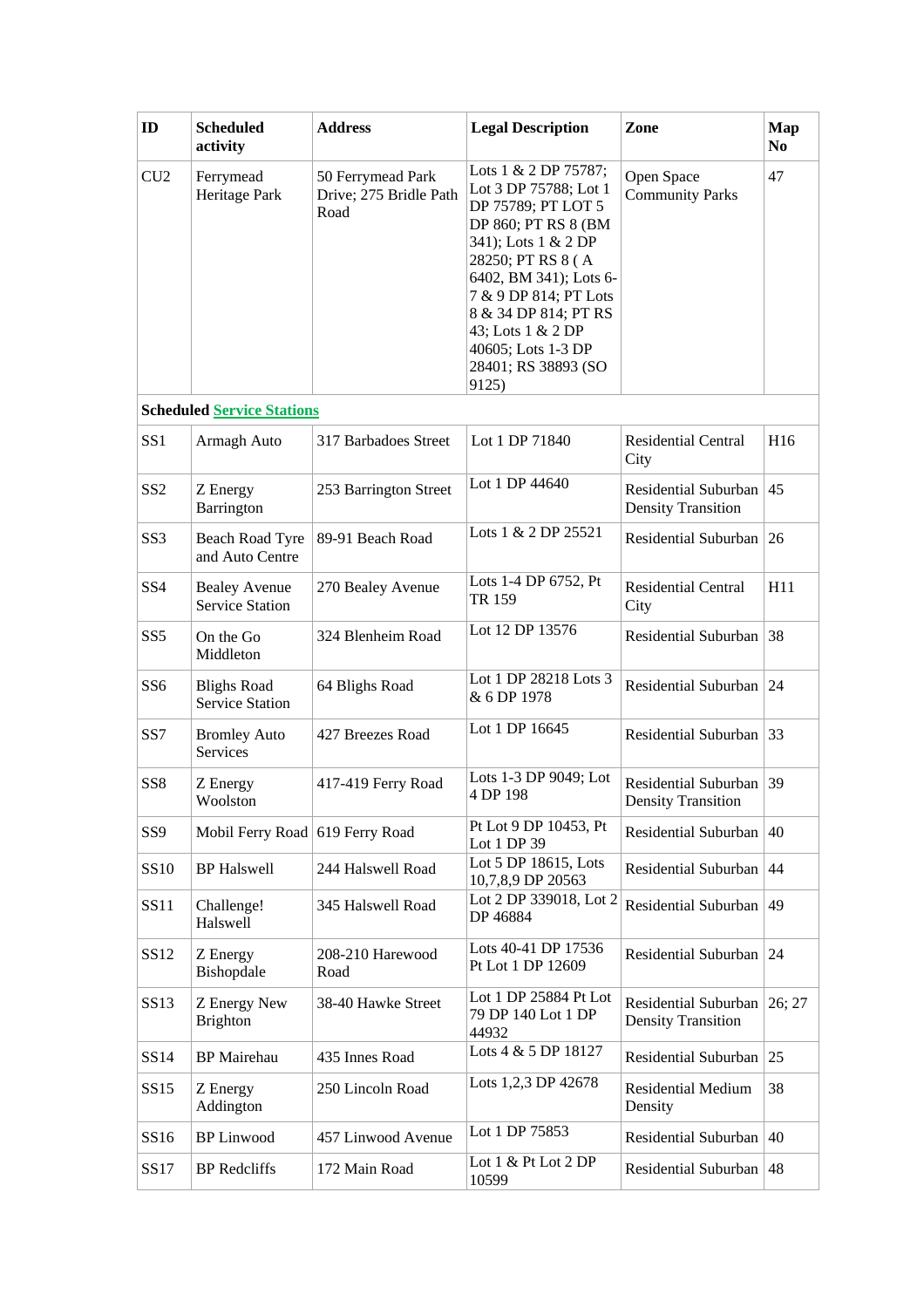| ID               | <b>Scheduled</b><br>activity                    | <b>Address</b>           | <b>Legal Description</b>                                                                                              | Zone                                                  | <b>Map</b><br>N <sub>0</sub> |
|------------------|-------------------------------------------------|--------------------------|-----------------------------------------------------------------------------------------------------------------------|-------------------------------------------------------|------------------------------|
| <b>SS18</b>      | Caltex Redwood                                  | 315 Main North Road      | Pt Lot 2 DP 19040, Lot<br>1 DP 27253                                                                                  | Residential Suburban                                  | $\vert$ 18                   |
| SS19             | Z Energy Belfast                                | 713 Main North Road      | Lot 1 DP 15151 Lot 1<br>DP 71863                                                                                      | Residential Suburban                                  | <sup>12</sup>                |
| SS <sub>20</sub> | <b>Challenge Milton</b><br><b>Street</b>        | 115 Milton Street        | Lots 3-5 DP 6505                                                                                                      | Residential Suburban<br><b>Density Transition</b>     | $ 39\rangle$                 |
| SS21             | <b>JD</b> Motors                                | 129 North Avon Road      | Pt Lot 1 DP 2702, Lot<br>2 DP 2702                                                                                    | Residential Suburban                                  | 32                           |
| SS22             | Mobil Aranui                                    | 336 Pages Road           | Pt Lots 1 & 2 DP<br>60189                                                                                             | Residential Suburban                                  | 33                           |
| SS23             | Z Energy<br>Riccarton                           | 33 Riccarton Road        | Lot 4 DP 63363                                                                                                        | <b>Residential Medium</b><br>Density                  | 31                           |
| SS24             | <b>Caltex Russley</b><br><b>Service Station</b> | 4 Russley Road           | Pt Lot 1 DP 79303                                                                                                     | Residential Suburban                                  | $\vert$ 30                   |
| SS25             | <b>BP</b> Sawyers<br>Arms Road                  | 262 Sawyers Arms<br>Road | Lot 2 DP 42741                                                                                                        | Residential Suburban                                  | 18                           |
| SS26             | Springs Road<br><b>Auto Services</b><br>Ltd     | 101 Springs Road         | Lot 14 DP 15897                                                                                                       | Residential Suburban 37                               |                              |
| SS27             | Goodyear Auto<br>Service Centre<br>Shirley      | 49 Warrington Street     | Lot 2 DP 378413                                                                                                       | Residential Suburban 25<br><b>Density Transition</b>  |                              |
| <b>SS28</b>      | <b>Caltex Withells</b><br>Road                  | 202 Withells Road        | Lot 1 DP 23721                                                                                                        | Residential Suburban                                  | 30                           |
| SS29             | Z Energy<br>Yaldhurst                           | 39 West Coast Road       | Lot 1 DP 47884, Lot 2<br>DP 75519                                                                                     | Rural Urban Fringe                                    | 29                           |
| SS30             | Z Energy<br>Linwood                             | 214 Linwood Avenue       | Lot 1 DP 54493                                                                                                        | Residential Suburban<br><b>Density Transition</b>     | 32; 39                       |
| SS31             | <b>BP</b> Fendalton                             | 1 Memorial Avenue        | Lot 2 DP 12792, Lot 1<br>DP 18466, Pt Lot 2 DP<br>18466, Lot 1 DP<br>26482, Lots 1, 4 DP<br>459881                    | Residential Suburban                                  | $\vert 31 \vert$             |
| SS32             | <b>St Martins</b><br>Garage                     | 238 Centaurus Road       | Lot 1 DP 675                                                                                                          | Residential Suburban 46                               |                              |
| <b>SS33</b>      | Mobil Wainoni                                   | 175 Wainoni Road         | Lot 2 DP 12297, Pt Lot<br>3 DP 14198                                                                                  | Residential Suburban 33                               |                              |
| SS34             | Mobil Wigram                                    | 243 Main South Road      | Lot 1 DP78344, Lot 2<br>DP78344                                                                                       | Residential Suburban 37                               |                              |
| SS35             | <b>BP</b> Westburn                              | 196 Waimairi Road        | Lot 1 DP 20449                                                                                                        | Residential Suburban 30                               |                              |
|                  | <b>Scheduled Holiday Parks</b>                  |                          |                                                                                                                       |                                                       |                              |
| HP1              | Top 10 Holiday<br>Park                          | 39 Meadow Street         | Lot 2 DP 334194; Lot<br>2 DP 369252; Lot 5 DP<br>17113; Lot 1 DP<br>334194; Lot 20 DP<br>7349; Lots 1 & 2 DP<br>36928 | Residential<br>Suburban; Rural<br><b>Urban Fringe</b> | 24                           |